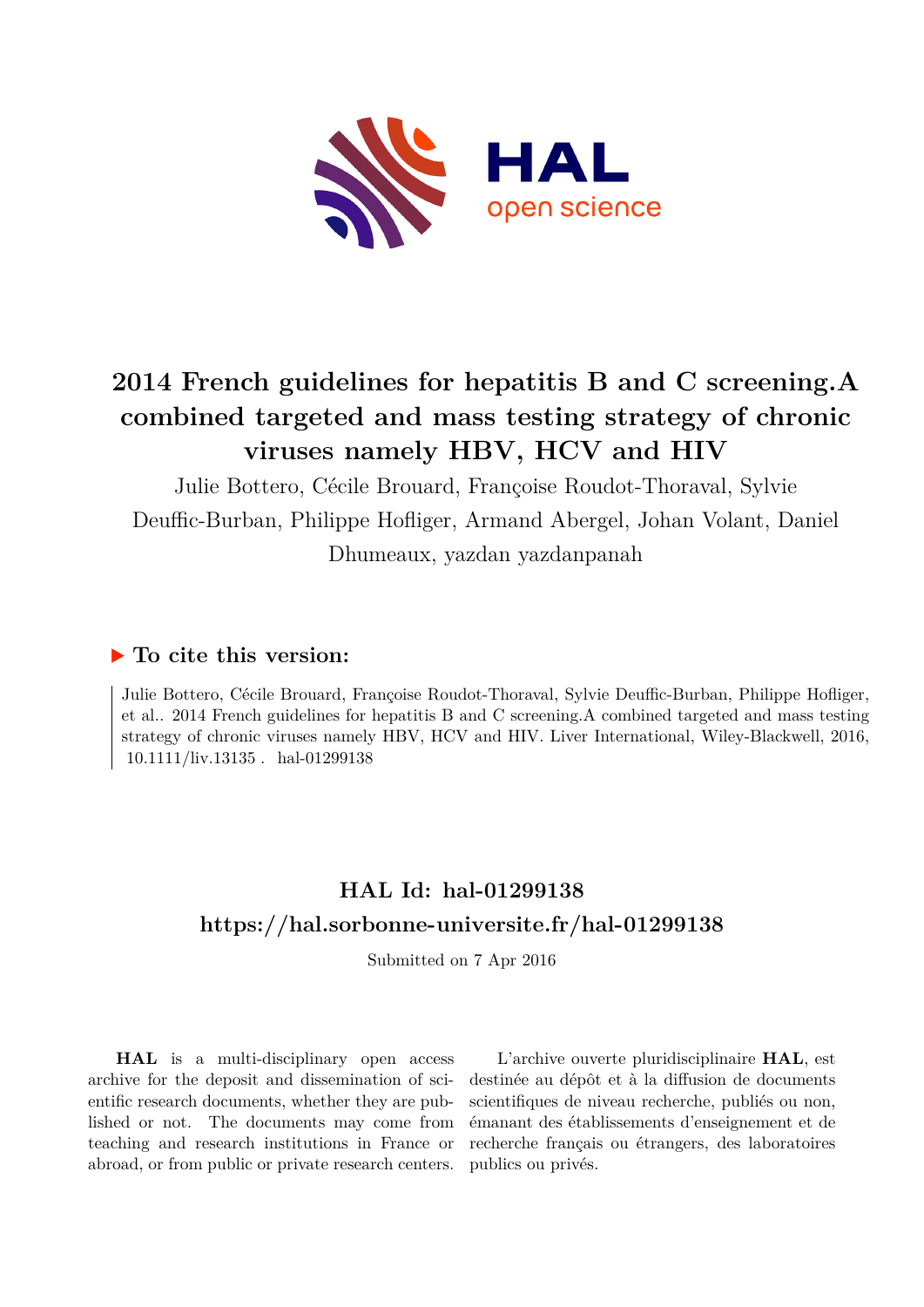## **2014 French guidelines for hepatitis B and C screening.**

## **A combined targeted and mass testing strategy of chronic viruses namely HBV, HCV and HIV**

Julie Bottero<sup>1,2</sup>, Cécile Brouard<sup>3</sup>, Françoise Roudot-Thoraval<sup>4</sup>, Sylvie Deuffic-Burban<sup>5,6</sup>, **Philippe Hofliger<sup>7</sup> , Armand Abergel<sup>8</sup> , Johan Volant<sup>9</sup> , Daniel Dhumeaux<sup>10</sup>, Yazdan Yazdanpanah5,11 for the Viral Hepatitis Testing Experts group**

1 Sorbonne Universités, UPMC Univ Paris 06, INSERM, Institut Pierre Louis d'épidémiologie et de Santé Publique (IPLESP UMRS 1136), F75012, Paris, France

2. AP-HP, Hôpital St Antoine, Service de Maladies Infectieuses, F-75012 Paris, France

3. Institut de veille sanitaire, Département des Maladies Infectieuses, Saint-Maurice, France

4. AP-HP, Groupe Hospitalier Henri Mondor, Service de Santé Publique, Université Paris-Est-Créteil, Créteil, France

5. INSERM, IAME, UMR 1137, F-75018 Paris, France; Univ Paris Diderot, Sorbonne Paris Cité, F-75018 Paris, France

6. Inserm, LIRIC-UMR995, F-59000 Lille, France; Univ Lille, F-59000 Lille, France

7. Université de Nice Sophia Antipolis, Département d'Enseignement et de Recherche en Médecine Générale, Nice, France

8. CHU de Clermont-Ferrand - Hôpital d'Estaing, Service d'hépato-gastro-entérologie, Clermont-Ferrand, France

9. Fédération Sos hépatites, F-75020, Paris, France

10. AP-HP, Groupe Hospitalier Henri Mondor, Service d'Hépato-Gastro-Entérologie, Université Paris-Est-Créteil, Créteil, France

11. AP-HP, Hôpital Bichat-Claude Bernard, Service de Maladies Infectieuses, F-75018 Paris, France.

#### **Viral Hepatitis Testing Experts group:**

Armand Abergel, Jean-Pierre Aubert, Julie Bottero, François Bourdillon, Nathalie Boyer, Cécile Brouard, Stéphane Chevaliez, Sylvie Deuffic-Burban, Juliette Foucher, Arnaud Gautier, Philippe Hofliger, Jean-Marie Le Gall, Denis Ouzan, Henri Partouche, Francoise Roudot-Thoraval, Caroline Semaille, Nathalie Spenatto, Johann Volant, Yazdan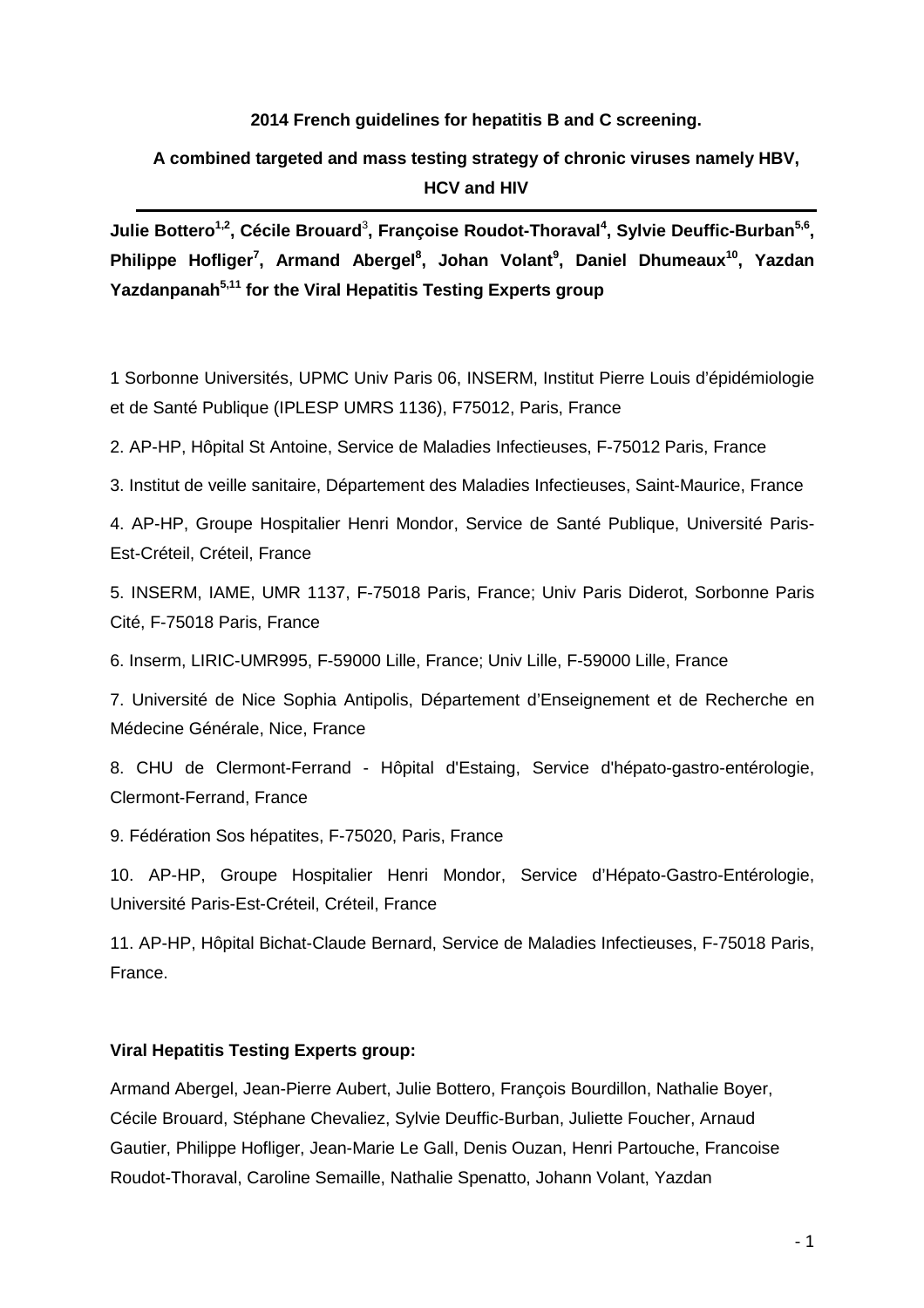Yazdanpanah

## **Corresponding author**:

Julie Bottero, MD, PhD Service de Maladies Infectieuses – Hôpital St Antoine. 184, rue du faubourg St Antoine 75012 Paris, FRANCE Tel: + 33 1 71 97 04 24 Fax: +33 1 49 28 25 95 E-mail: julie.bottero@aphp.fr

## **Electronic word count: 4953 words**

#### **Number of figures and tables: 3 Figures and 2 Tables**

## **Abbreviations :**

AFEF : Association Française pour l'Etude du Foie ANRS: Agence Nationale de Recherche contre le SIDA et les Hépatites virales CDC: Centers for Disease Control and Prevention HBs Ag: Hepatitis B surface Antigen HBV: Hepatitis B Virus HCC: Hepatocellular carcinoma HCV: Hepatitis C virus HIV: Human immunodeficiency Virus GPs: General Practitioners POC: Point-Of-Care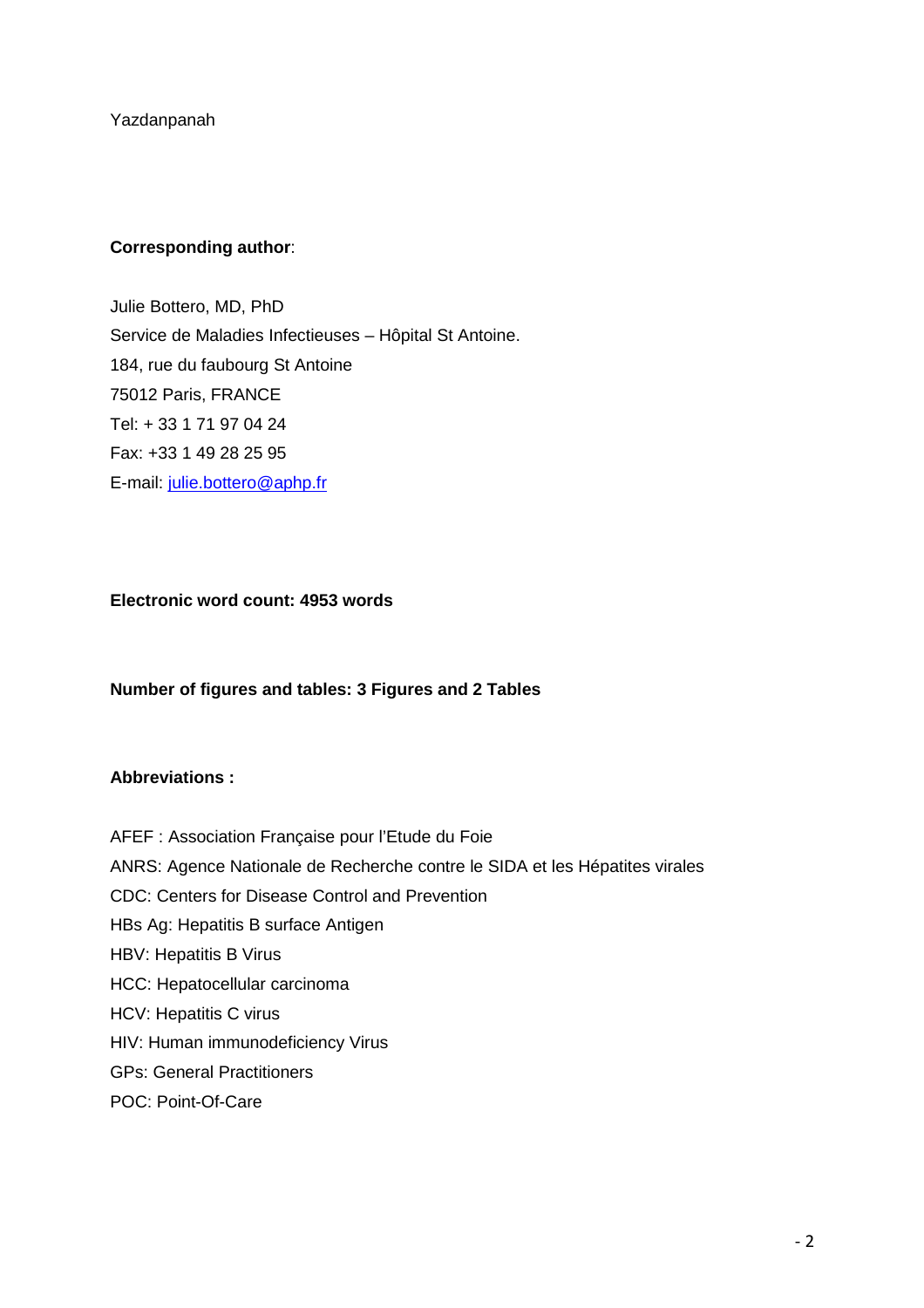**No conflict of interest.** 

## **No Financial Support**

## **KEY POINTS**

- Worldwide, a minority of individuals infected with hepatitis B or C is aware of its status. Given the limits of a targeted strategy and given that the majority of unaware individuals in France are men, without any specific age-trend for HCV, France established new recommendations for HBV and HCV testing:
	- HBV, HCV and HIV tests should be quasi-systematically combined
	- Targeted screening should be strengthened using rapid point-of-care tests and large information campaigns
	- A routine testing for these 3 viruses should be offered to all pregnant women and, at least once, to men of 18 to 60.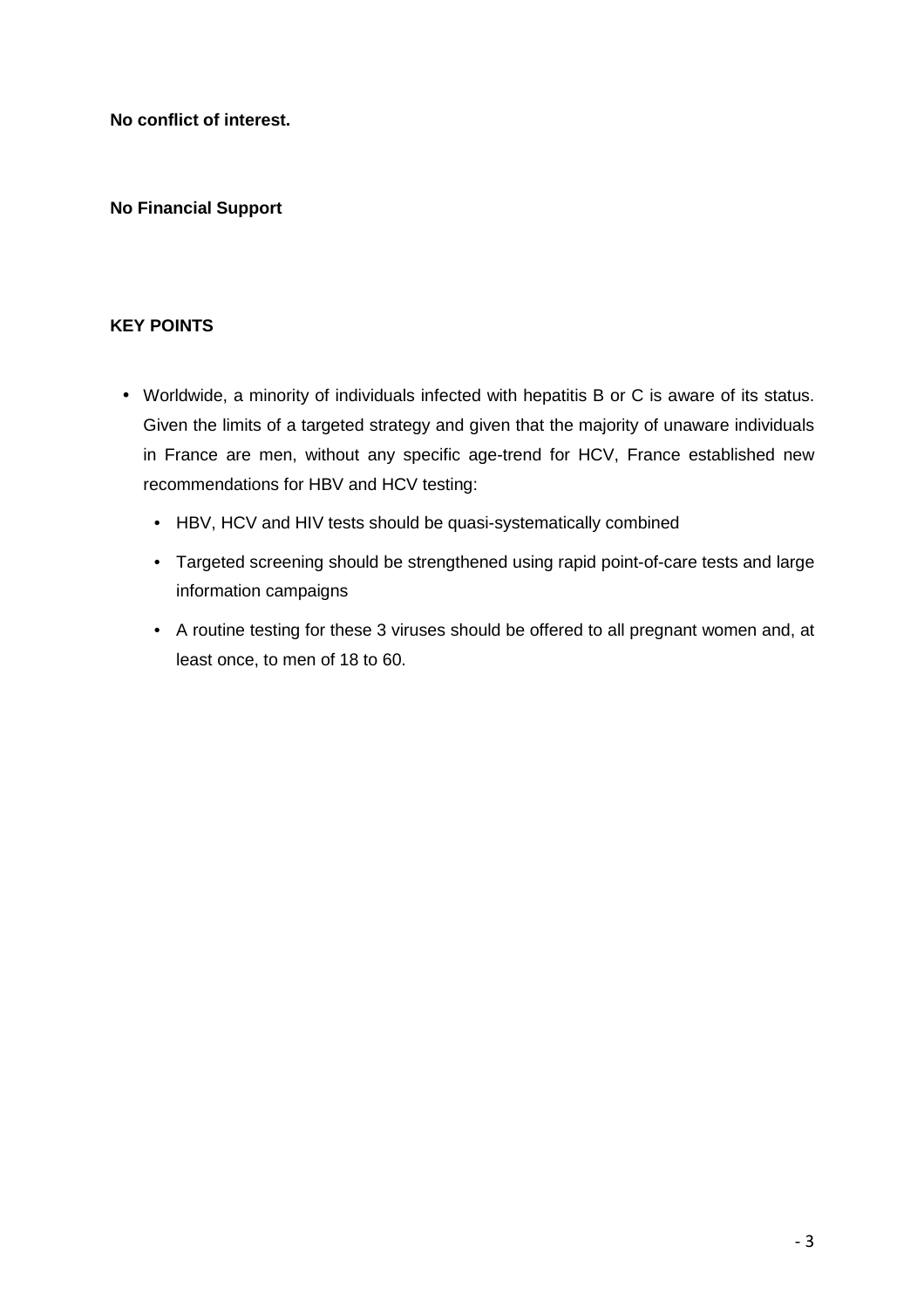## **ABSTRACT** (249 words)

## **Backround & Aims**

Worldwide and, to a lesser extent, in France, a minority of individuals infected with hepatitis B (HBV) and C (HCV) is aware of its status. Given the current availability of highly effective anti-HBV and anti-HCV agents, the high rate of undiagnosed people, associated with individual and community prejudices (liver disease worsening, persistence of a hidden transmission reservoir, and medico-economic burden of delayed care), is unacceptable.

## **Methods**

On the occasion of the first French general report on viral hepatitis, new recommendations for HBV and HCV testing were issued. We aim to introduce the new French strategy for HBV and HCV screening, and to describe the underlying epidemiological data.

## **Results**

These recommendations comprise various items. First, the screening of chronic viruses namely HBV, HCV and HIV should be quasi-systematically combined. Second, the targeted screening of groups at risk of viral exposure must be strengthened. Third, routine testing for each of these three viruses should be offered at least once to men of 18 to 60 years old who had never been tested. In parallel, in pregnant women, in addition to HIV-HBV screening currently recommended, HCV testing should be routinely performed during the first trimester of pregnancy.

In order to best achieve the target populations, community initiatives that propose testing actions should be encouraged, particularly those including rapid point-of-care tests.

## **Conclusions**

Overall, these recommendations aim to define a comprehensive testing strategy for chronic viral infections, emphasizing both targeted screening and mass screening and considering jointly HBV, HCV and HIV.

## **KEY WORDS**

Hepatitis B; Hepatitis C; Testing; Screening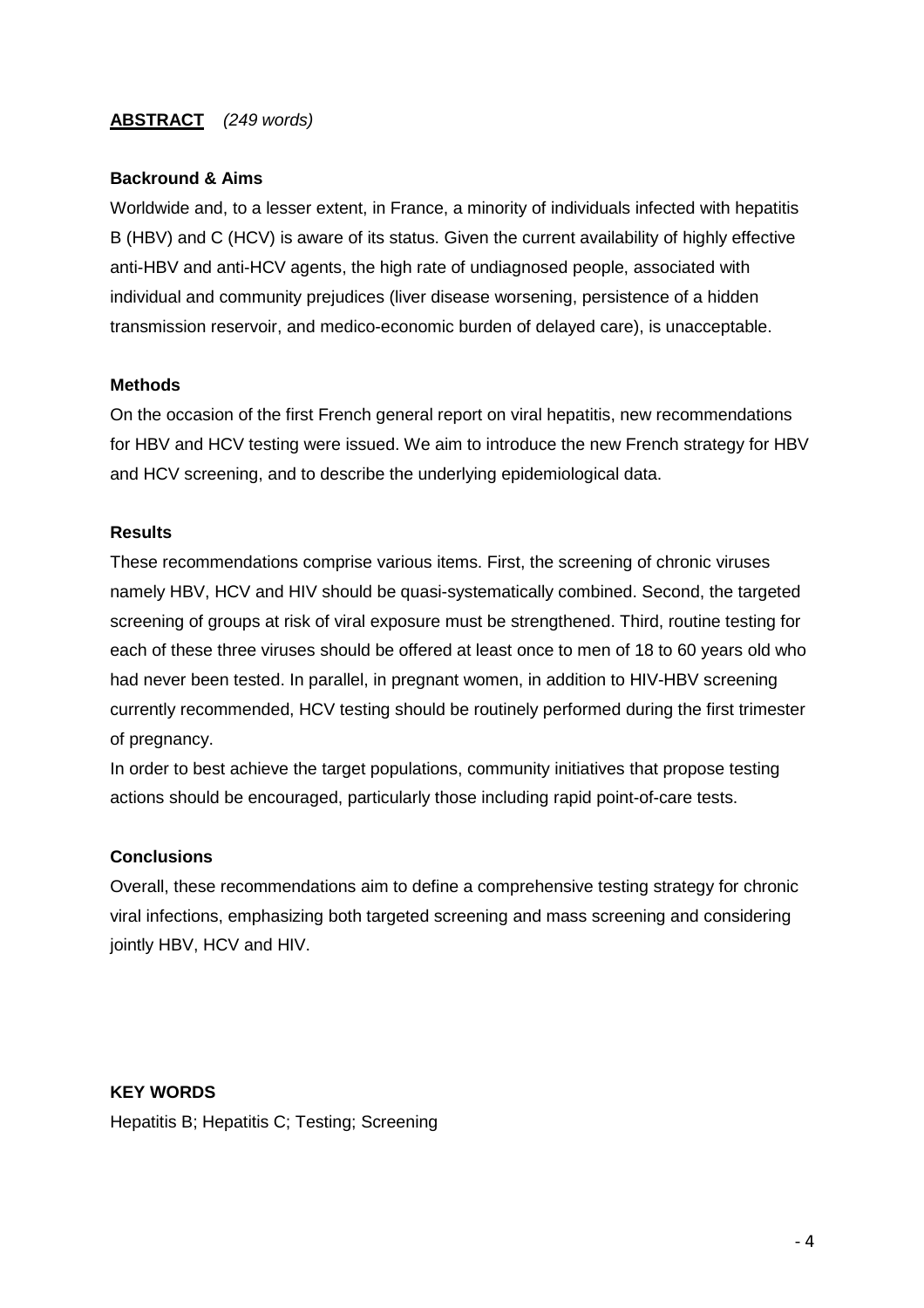## **TEXT**

### **Introduction**

In France, as in other developed countries, testing for infection with hepatitis B (HBV) and C virus (HCV) is a major public health issue. With the arrival of direct-acting antivirals that allow a viral cure in 90% of patients [1], HCV infection is currently undergoing a therapeutic revolution which lead to hope, if associated with a significant improvement of HCVawareness among infected individuals, HCV eradication. For HBV, current treatments allow viral control in the majority of patients, with little resistance and good tolerance. For these two infections, treatments and viral replication termination are associated with a reduced risk of developing cirrhosis and hepatocellular carcinoma (HCC) [2, 3].

In parallel to therapeutic advances, screening tools get diversified with the development of HCV and HBV point-of-care (POC) rapid tests, which enable a broader variety of screening strategies, including testing for people outside the structures care.

In addition to individual benefit, early detection generates a collective benefit associated to the reduction of the infection transmission risk, but also, by limiting progression to cirrhosis or HCC, long-term reduction of the cost of care. For HBV, testing also precise the immune status and thus incite to vaccinate unvaccinated persons at risk of exposure.

Compared to these benefits, the rate of under-detection of viral hepatitis observed in most of the developed countries is no longer acceptable. Therefore, for HCV diagnosis, some countries such as the United States or Canada recommend now population screening for certain age groups, regardless of risk factors, in addition to targeted screening [4, 5]. However, recommendations for HBV testing have not recently been amended. Despite a slightly more favourable position than other European countries or the United States [5-8], France faces also under-detection with about half of the 500,000 people with HBV or HCV who are unaware of their viral status [9].

In this context, and taking the opportunity of the first French report on the care of people infected with HCV or HBV [10], new recommendations for testing were issued. The purpose of this article is first to review past testing strategies for HCV and HBV, to describe what were their results and their impact, and based on this to introduce the new French strategy for hepatitis B and C screening.

### **Materials and methods**

**Expert Panel**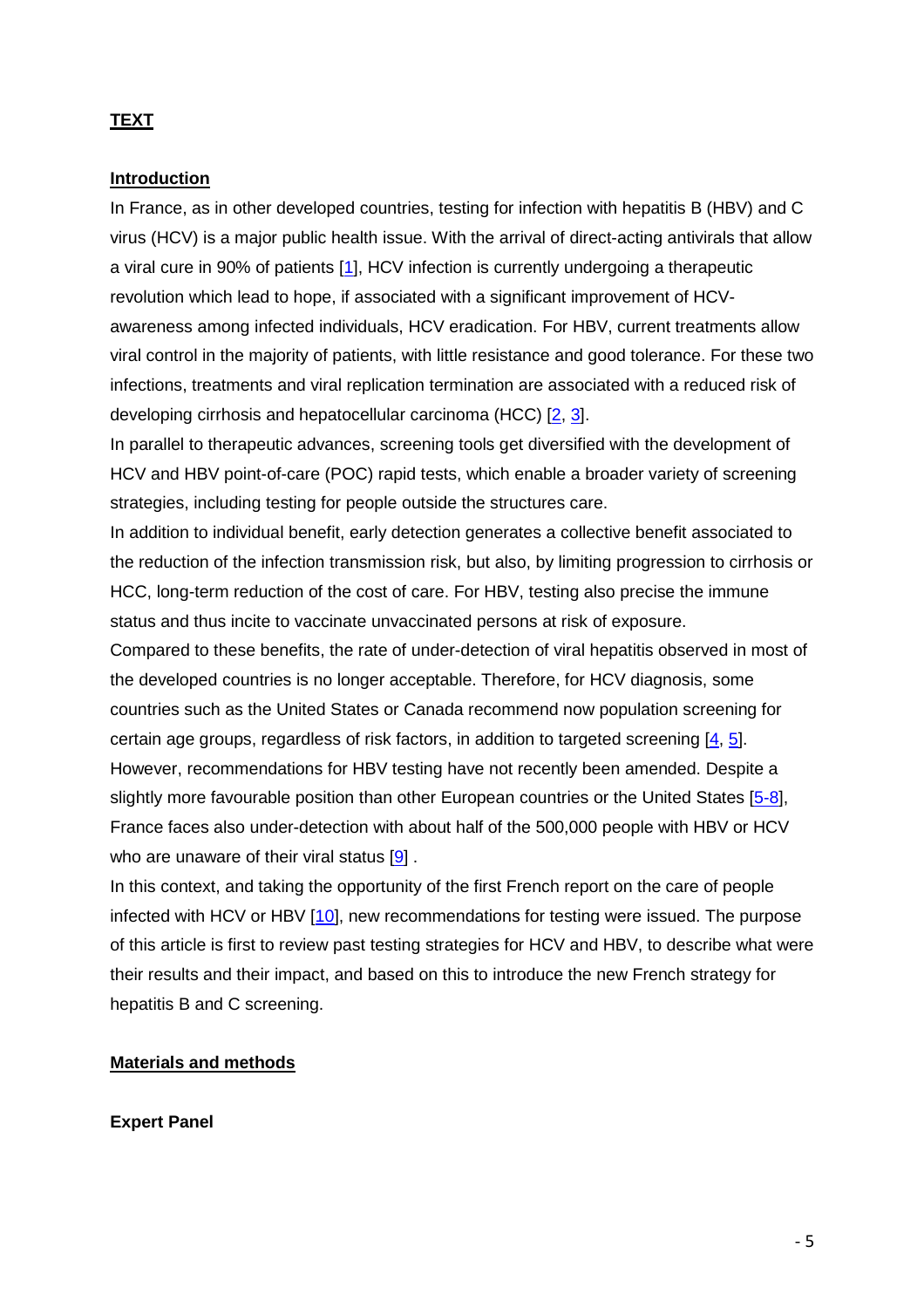In spring 2013, as part of the preparation of the report on the management of people infected with HCV or HBV, a group of 19 "Testing experts" was established and validated by the National Research Agency against AIDS and Viral Hepatitis (ANRS) and the French Association for the Study of the Liver (AFEF). This group comprised general practitioners, hepatologists, infectious disease specialists, virologists, epidemiologists and representatives of patient groups. A list of questions was set up to guide the group on the evaluation of the status of the viral hepatitis screening and the development of recommendations (Table 1) [11]. Questions were dealing with the description of previous testing strategies, their impact and in particular data on characteristics of HBV and HCV epidemics, and their limits in terms of organisation namely tools and actors. All the data on these themes were considered, whether or not published. The texts related to each of these themes were written in subworking groups and submitted for review to all group members. The final document was forwarded to the committee for report validation and summary.

#### **Data sources**

#### **Previous screening guidelines**

Current recommendations were, for HCV, those issued by the National Agency for Accreditation and Health Evaluation in 2001 [12]. For HBV, testing of HBs antigen (HBsAg) is mandatory in pregnant women in the  $6<sup>th</sup>$  month of pregnancy, and in the context of blood donations [13]. In addition previous guidelines [14] recommend screening focused on people with at least one risk exposure from those listed in Table 2.

#### **Sociodemographic characteristics of overall infected individuals**

Sociodemographic characteristics of HBV or HCV infected individuals and those of them unaware of their status were provided by the 2004 national seroprevalence survey [9] that was updated for HCV in 2014 [15]. Methods used to conduct this survey have been previously described [9, 15]. In summary, the 2004 seroprevalence survey was a crosssectional survey conducted among a random sample of 18–80 years old residents of mainland France. The survey protocol was approved by a national ethical review board (CCPPRB, October 25, 2002, no. 02-035). Selected individuals received an invitation for a free medical checkup. Overall, 14,416 people were included after written informed consent and received HBV and HCV antibody screening. Data were collected for demographic characteristics, potential exposure to HBV or HCV, prior testing and infection awareness. For HCV, the 2014 estimates were determined using an epidemiologic model taking into account mortality, HCV incidence and diagnosis rates and applied to undiagnosed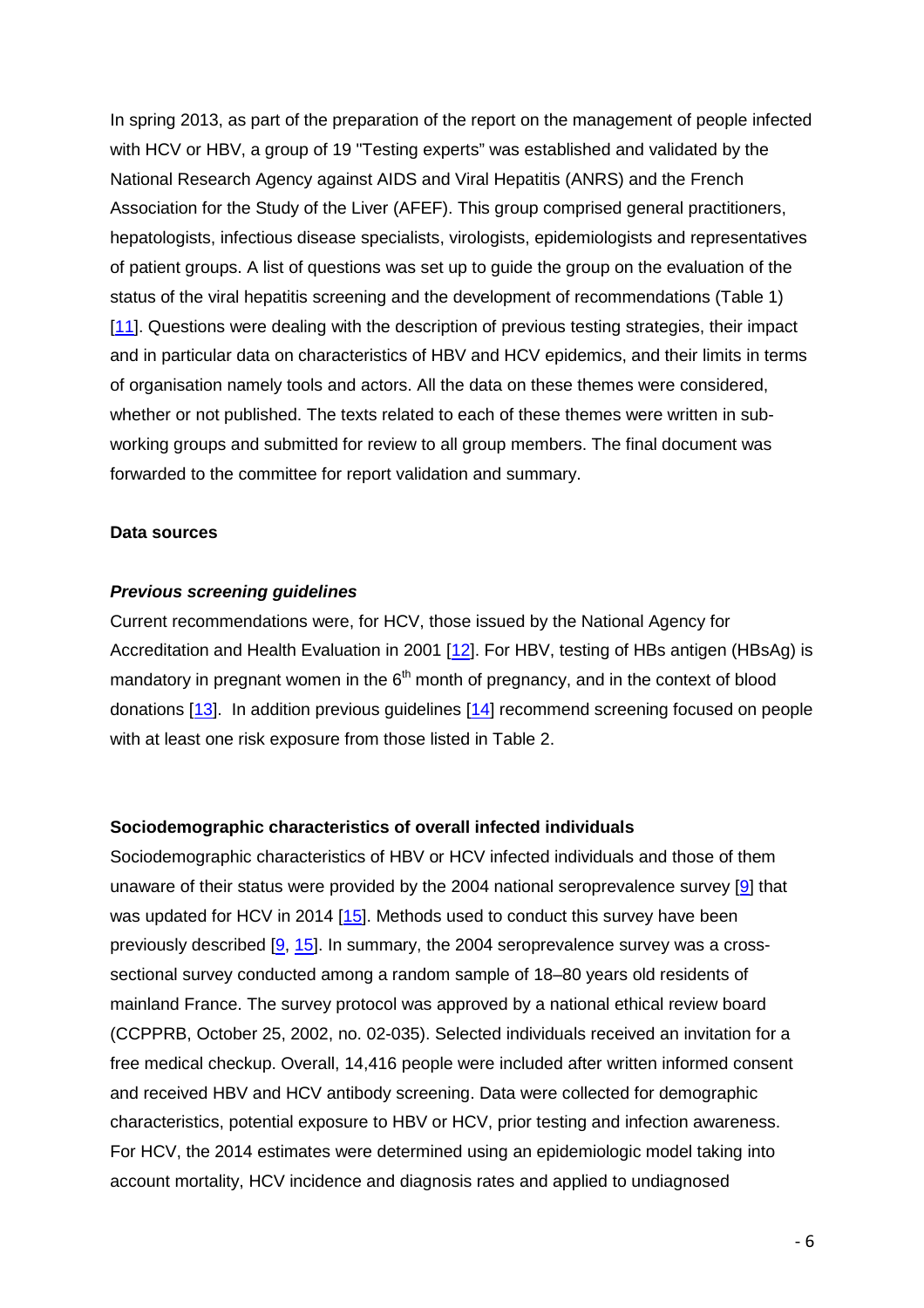chronically-infected HCV cases aged 18 to 80 in 2004. Analyses were performed for each year from 2004 to 2014, for each gender and age-group. Multiple data sources were compiled to feed the model. To take into account uncertainties of the model parameters and estimate plausible interval around the estimated number of undiagnosed HCV persons in 2014, several scenarios were studied.

No updated estimation was determined for HBV epidemiological data.

## **Characteristics of infected individuals at diagnosis**

The Hepatology Reference Centers surveillance network based on university hepatology wards in hospitals throughout France which report, for every HBV or HCV newly referred patients, circumstances of testing, at risk exposures co morbidities and severity of the liver disease [16, 17].

## **HBV and HCV testing activity**

To evaluate HBV and HCV activity The "LaboHep" national survey [18, 19] were carried out in France from a random sample of 1,412 laboratories in 2010 and 1,504 laboratories in 2013, taking into account the sampling design and the laboratories' activity.

## **Barriers to HBV and HCV testing**

Published and grey data on testing organization and in particular actors and tools was reviewed in order to address current barriers to screening implementation and to refine the HBV and HCV testing strategy. We mostly focused on the French literature.

## **Results**

## **Characteristics of overall infected individuals**

In 2004, the prevalence of chronic infection with HCV (HCV RNA) and HBV (HBsAg) among the general adult population in metropolitan France was estimated at 0.53% (95% CI: 0.40 to 0.70) and 0.65% (95% CI: 0.45 - 0.93), accounting for 232,196 (95% CI: 167,869 – 296,523) and 280,821 people (95% CI: 179,730 – 381,913), respectively [9]. HCV RNA prevalence was slightly different in men (0.45%; 95% CI: 0.28 - 0.71) and in women (0.62%; 95% CI: 0.40 - 0.95) and tended to increase with age (Figure 1). Conversely, HBV prevalence was higher among men (1.1%, CI 0.73 - 1.67) than women (0.21% CI: 0.10 - 0.47) and tended to decrease with age (Figure 1).

Among infected individuals, only 57% (95% CI 41-71) of people with chronic hepatitis C and 45% (95% CI: 23-69) of HBsAg positive persons [9] were, in 2004, aware of their status. Of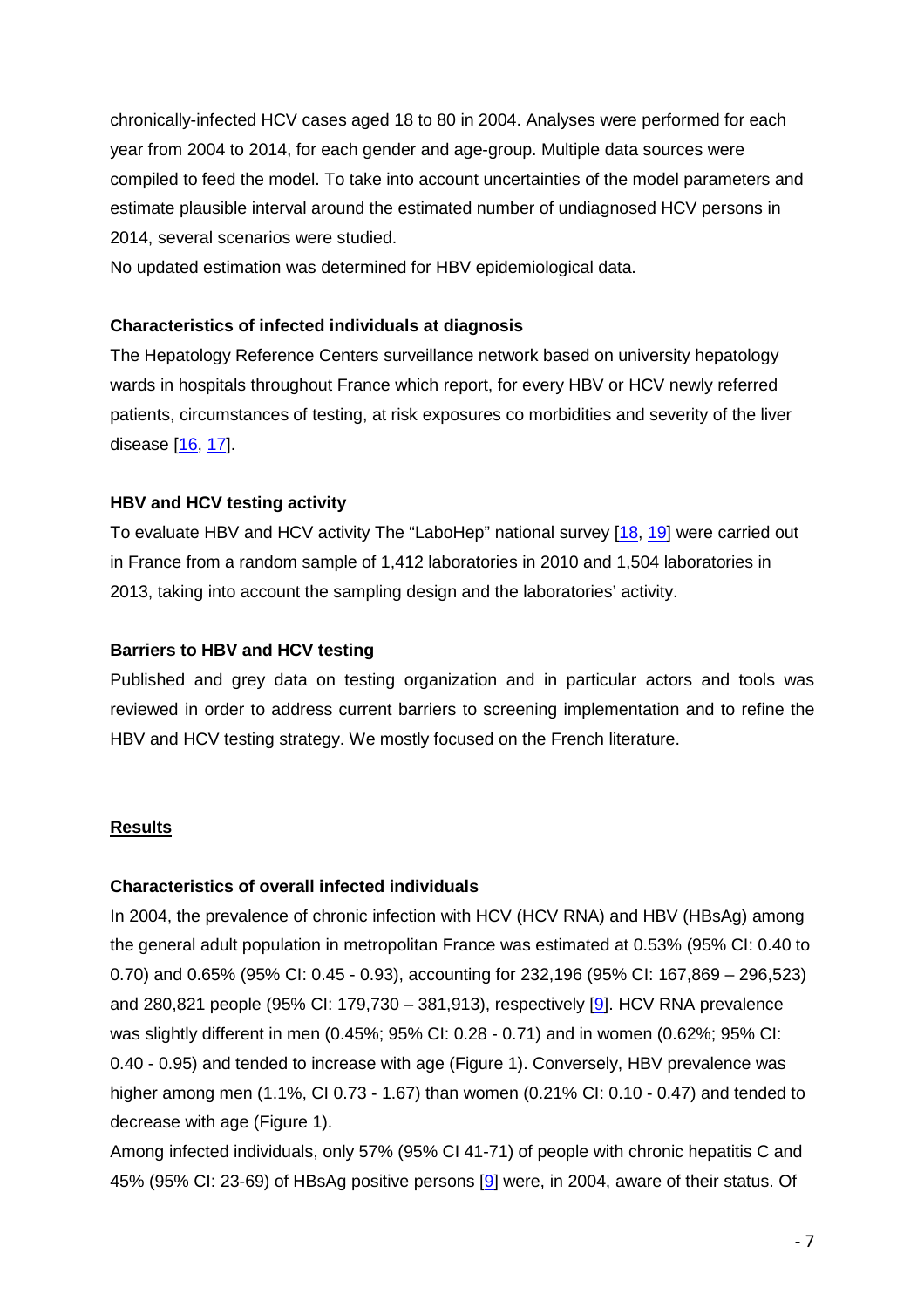note, for HCV the overall proportion of persons aware of their HCV seropositivity may have evolved from 24% in 1994 to 57% in 2004 [20] and to 65% in 2014 [6, 15].

For both viruses, based on 2004 data, the proportion of infected people aware of their status differs across age groups (Figure 2).

For HCV, among the 232,196 people chronically infected in 2004, 100,868 (95% CI 58,534- 143,202) were unaware of their status, including 55,385 women (95% CI, 20,162-90,608) (55%) and 45,483 men (95% CI, 17,986-72,980) (45%). Figure 3 illustrates distribution by age and gender of undiagnosed individuals. Apart from the high proportion of undiagnosed patients among women aged over 60 years of age, who are in 2016 more than 70 years of age, there is no age trend in the proportion of undiagnosed hepatitis C patients and especially among men. The update of these estimates for 2014 [15] showed that the rate of men aged 18 to 59 among undiagnosed people for hepatitis C was higher in 2014 (45%) than in 2004 (27%). Conversely, the rate of undiagnosed women aged over 60 years has declined. For hepatitis B, a large majority (81%; 95% CI: 87,988-221,923) of the 154,956 undiagnosed people were, in 2004, men, aged 18 to 59 years for 90% of them. In HBVundiagnosed women, nearly two-third of the 29,079 [95% CI 775 - 57,384] women was aged 18 to 39 (Figure 3).

Overall, the comparison of distributions by age and sex of HBV-undiagnosed and HCVundiagnosed people showed that 55% of all of these undiagnosed people in 2004 are men aged 18 to 59 years [15].

The rate of infected people aware of their status also depends on the risk exposure. For HCV, rates have been estimated between 73% and 91% among people who inject drugs at least once in life [21], 51% among those transfused before 1992, and 35% among those who have no history of drug use or transfusion before 1992 [9]. For HBV, it ranges from 57% among those born in low endemic area to 16% for those born in area moderately or highly endemic for HBV [9].

## **Characteristics of infected individuals at diagnosis**

A significant proportion of patients diagnosed for hepatitis C or B at the end of 2000 and followed in liver diseases reference centres were at late stages of disease : 13% of men and 10% of women newly diagnosed for hepatitis C had advanced disease (cirrhosis or hepatocellular carcinoma) [16]. For HBV, it reached 13% of men and 3% of women [17]. Of note among the overall diagnosed patients, less than a quarter were detected thanks to risk factors targeting. For most of them, testing was performed incidentally during an overall health assessment [22].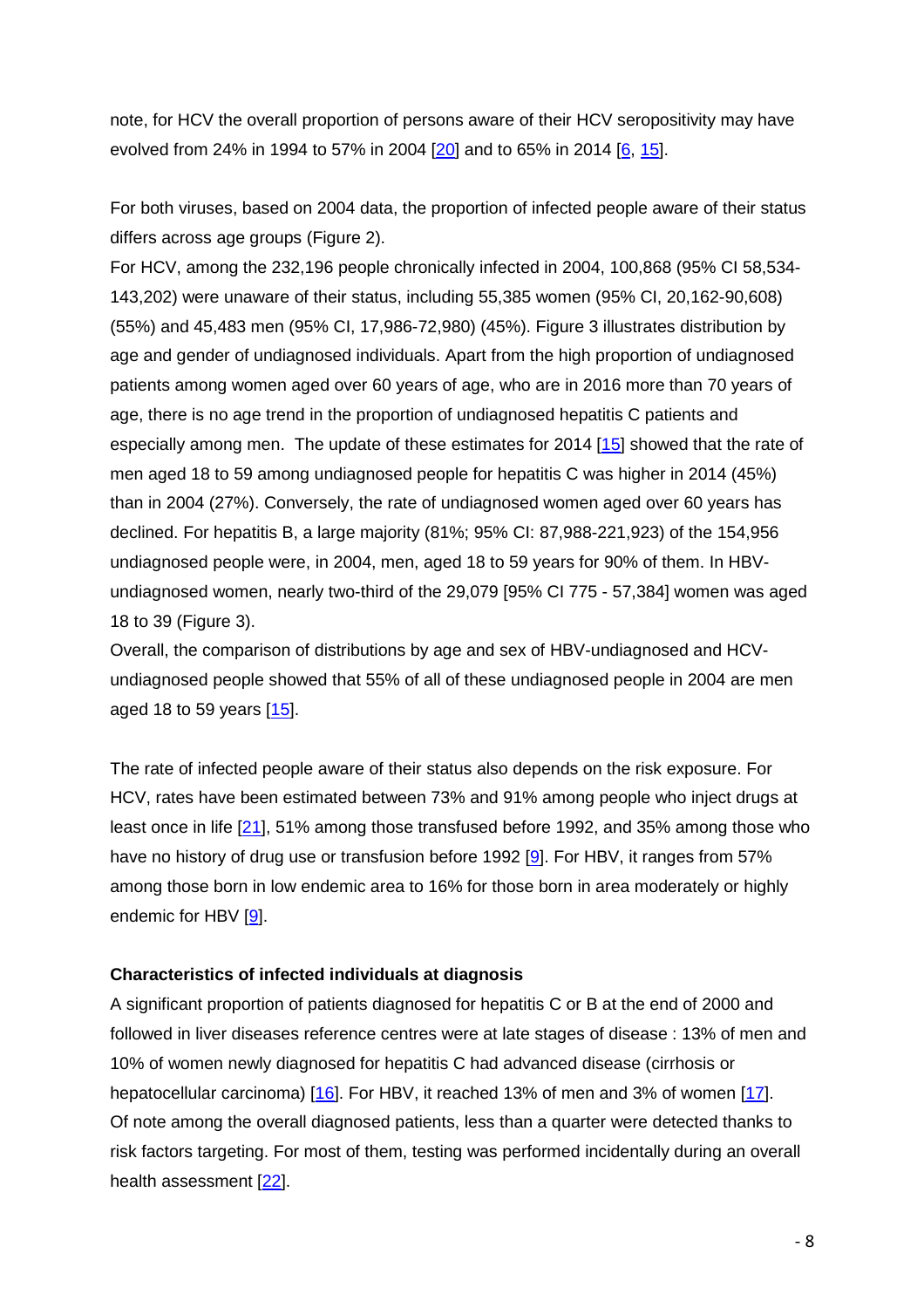#### **HBV and HCV testing activity**

Testing activity rose steadily since the early 2000s [18, 22] and was estimated at 55 anti-HCV tests per 1000 and 58 HBsAg tests per 1000 inhabitants in 2013 versus 53 anti-HCV tests per 1000 and 53 HBsAg tests per 1000 inhabitants in 2010 [18, 19] The estimated positivity rates of anti-HCV and HBsAg screening test performed in France in 2013 were 0.9% for anti-HCV and 0.8% for HBsAg [19], i.e., not much better to the estimated positivity test prevalence in the general population (respectively 0.84% and 0.65% for anti-HCV and  $HBSAg$ )  $[9]$ .

#### **Current barriers to screening implementation**

Some barriers to screening implementation are related to the widespread lack of knowledge about viral hepatitis and their exposure risk factors among the general population [23, 24] and among those at risk [25]. In turn, some physicians are insufficiently aware of the weight of the various risk factors [26], or are sometimes struggling to explore the potential exposure of their patient. Several studies have shown inadequate testing practices. According to a survey of a random sample of 2,083 general practitioners (GPs) in France, HBV testing is not systematically proposed to people at risk of HBV infection: 38.6% of GPs said they routinely propose screening to people from highly endemic countries, 55.9% to those with sexual risk behaviours and 61.8% to the household of HBsAg-positive patients [27]. Similarly, only 59.5% of surveyed physicians reported routine HCV testing proposal to people having got transfused before 1992. However, the HCV and HBV testing are more frequently proposed to intravenous drug addicts (76.6% and 73.1%, respectively) [27]. Two other surveys showed that only 34 to 40% of at-risk patients had HCV screening test [28, 29]. The main barriers to testing are the physician unawareness of the patient exposure to a risk situation [24], and his/her ignorance of some risk factors as such [26, 28, 29], in a context where people at risk sometimes deny their own risk exposure, which further complicates the targeted testing. Moreover the difficulty of identifying people at risk, the complexity of the prevention exercise for physicians involved in many missions must also be pointed out. Therefore, it rules out a monothematic approach, but enables to take every opportunity to propose a hepatitis screening test, combined with the detection of other sexually transmitted infections where appropriate. In addition, previous experience of low compliance to the routine HIV screening recommendations issued in France in 2008 [30] shows the need for a clearly understandable and pragmatic strategy. Indeed, the recommendation to screen for HIV at least once the general population aged 15 to 70 years regardless of their risk exposure was rarely applied [31]. The low implementation of this testing recommendation is partly due to a lack of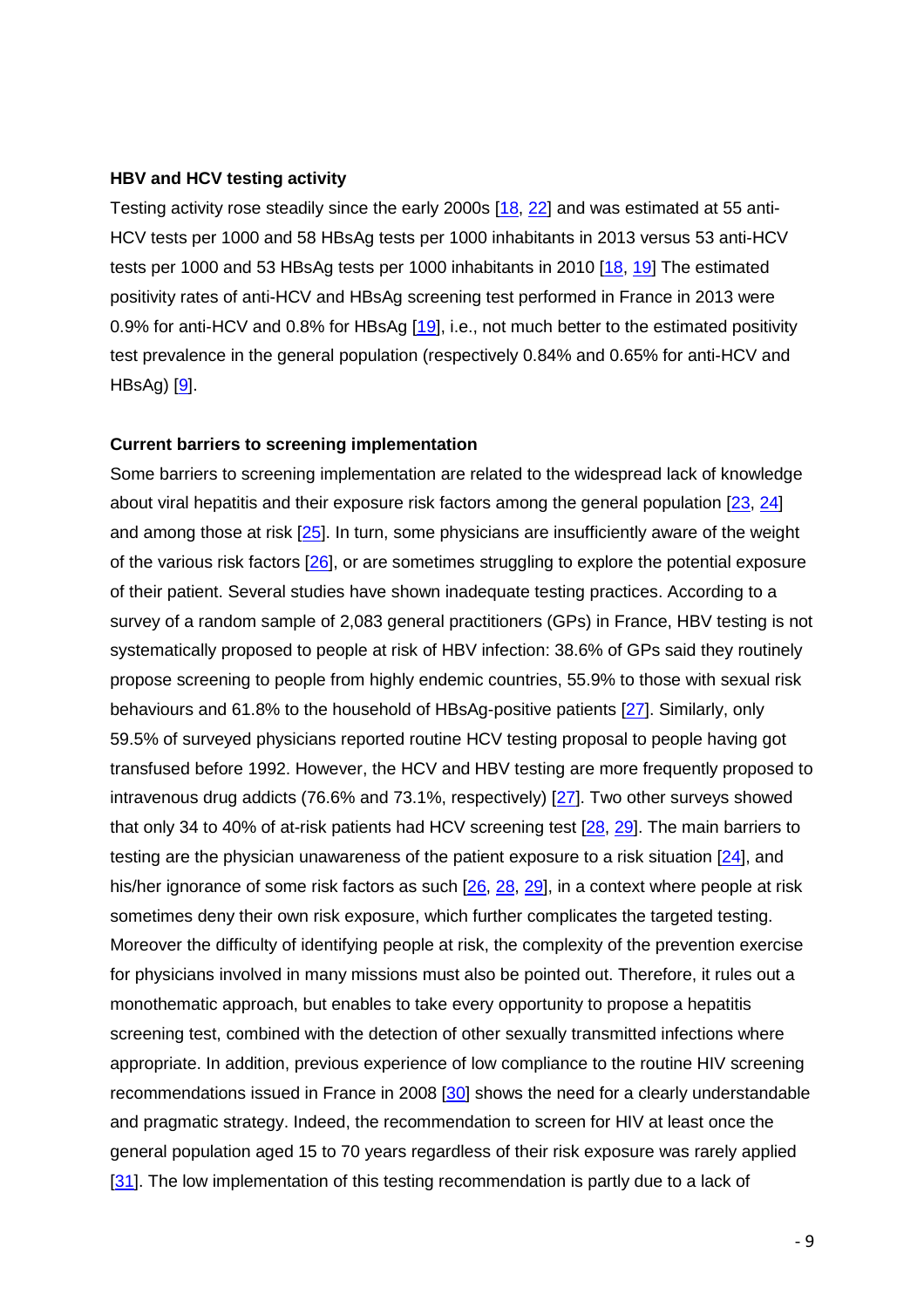perceptible benefit by the doctor, given the small number of expected positive tests despite an expected impact of this recommendation at the societal level [32].

## **Testing access/ Point-of-care tests**

The development of HBV and HCV POC tests enables community initiatives to propose screening interventions for these infections, along with HIV. As for the POC HIV tests used for many years [30, 33], these tests require minimal equipment and a puncture capillary whole blood from the fingertip or a simple cravicular liquid sampling. Easy to perform, including by non-medical personnel, the result is obtained in less than 30 minutes. Rapid tests performances have been supported by several studies [34-37]. To date, the use of POC tests for HCV has been validated by the CDC in the US [11] and the High Authority of Health in France [38]. However POC tests for HBV screening have not yet been formally validated, and are not used in current practice in Western countries. Although POC tests have a slightly lower sensitivity than classical serological tests and require a specific organization to allow traceability of results, several studies attest to the importance of these practice tests to promote access to screening for target audiences [39-41].

## **Discussion**

Epidemiologic data of HCV and HBV-infected patients presented here illustrate, that under current testing strategies, France faces under-detection of people infected with HCV or HBV. One strategy to increase the rate of diagnosed people is to complement the targeted screening based on risk exposures by a population-based screening, likewise the recent recommendations issued by the United States and Canada (i.e., people born between 1945 and 1965 for the former, and those born between 1945 and 1975 for the latter) [4, 5]. However, in the French epidemiological context showing no specific age trend for overall undiagnosed population but also the limits of target approach and the necessity to promote a pragmatic, easily expandable and pluri-thematic testing strategy, a similar birth-cohort HBV-HCV testing strategy would not be appropriate. In contrast, based on these data, in addition to targeted screening on risk exposures, a strategy targeting men would be more pragmatic (males accounted for 67% of undiagnosed HCV and HBV in 2004 [42]). Moreover, in this population, because of common demographic characteristics, a combined HIV and HBV-HCV population-based testing strategy (chronic viral infections) would be more acceptable to health professionals and probably cost-effective; males accounted for 70% of undiagnosed HIV in 2010 [43].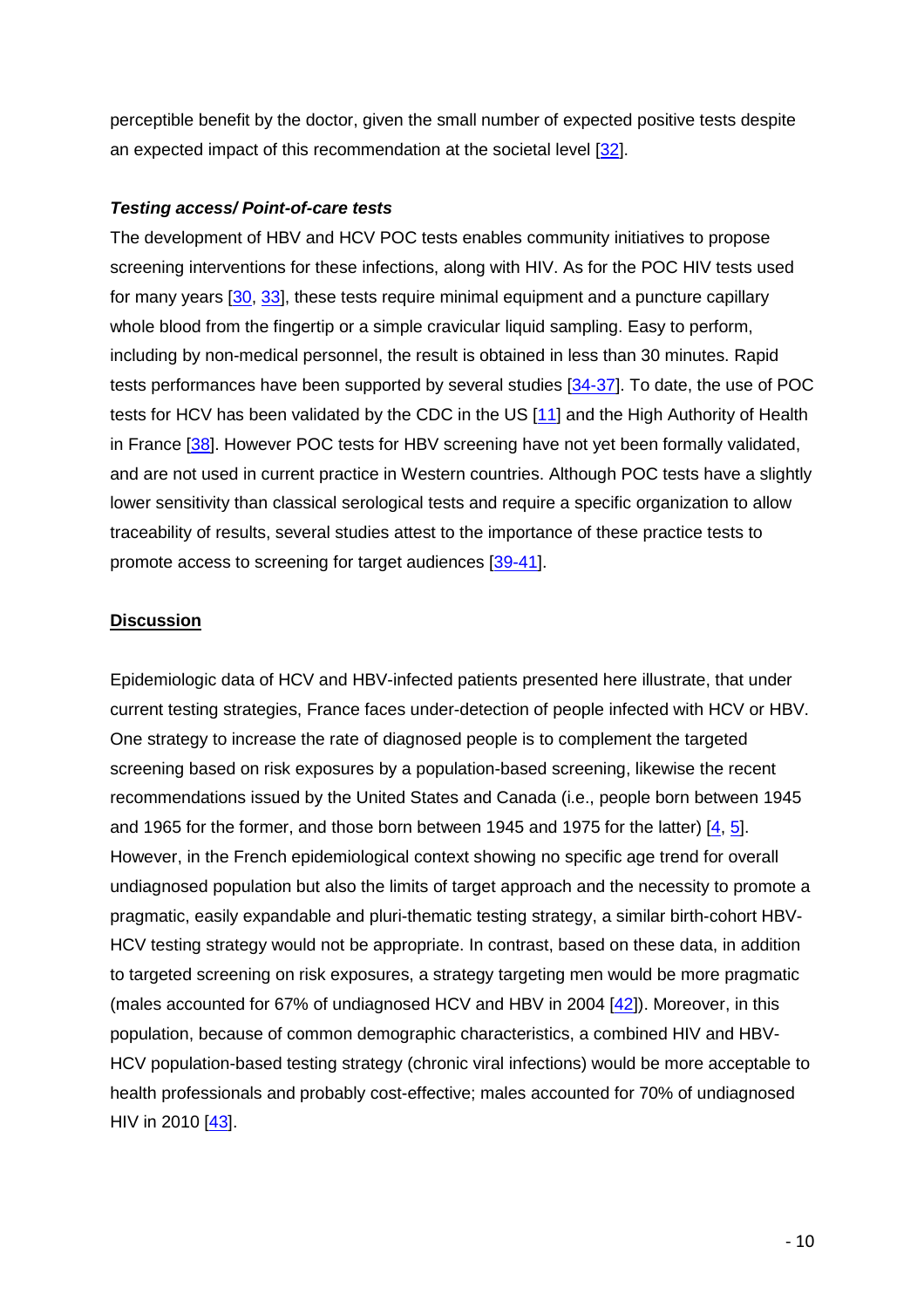Screening should be promoted in various medical environments such as during a medical consultation (general practitioner, or specialists), in sexually-transmitted diseases clinics, during inpatients visits, in prisons, but also during interventions organised within communities thanks to new POC tests. Indeed these settings host at-risk populations such as migrants, and people who inject drugs, who do not necessarily attend health care settings and who feel more comfortable to report difficulties or unsafe practices within the associative framework.

During pregnancy, due to the possible need for HBV treatment at the last trimester, combined to the delay in specialized management initiation, it appeared desirable to advance the mandatory HBV testing (previously recommended during the last trimester) just after the initial pregnancy assessment, along with other serological tests. For HCV, given the possible risk of mother-to-child transmission (about 5% [44]), and the recent availability of highly effective antiviral agents with few adverse events (and although their safety during pregnancy need to be demonstrated), the routine testing among pregnant women, previously not recommended, is now considered and could be performed in combination with the HIV and HBV testing during the 1st trimester of pregnancy.

In summary, based on the inventory carried out, the main recommendations issued by the Group and included in the first French report on the care of people infected with HCV or HBV published in May 2014 are the followings [10]:

1) Combine the testing for the chronic viruses (namely, HBV, HCV and HIV), given the epidemiological similarities, and in order to simplify screening indications and favour empowerment by all medical and associative. In this perspective, the development of combined HIV-HBV-HCV rapid tests should be encouraged;

2) Continue targeted screening strategy for hepatitis B and C, according to the risk exposure, as currently recommended. It should be supported by large-scale information of the general population and information of general practitioners. Importantly, HCV testing should be renewed regularly in some populations at risk (such as injectable drug users).

3) Set up a population-based testing for HBV, HCV and HIV, by offering a screening test of the following populations at least once in their life: (1) Men aged 18 to 59 years, mainly following a proposal from their general practitioner, and (2) Pregnant women at the first prenatal visit.

4) Encourage the use of rapid POC tests for screening populations who do not attend traditional medical facilities. The training of the non-health professional staff who will offer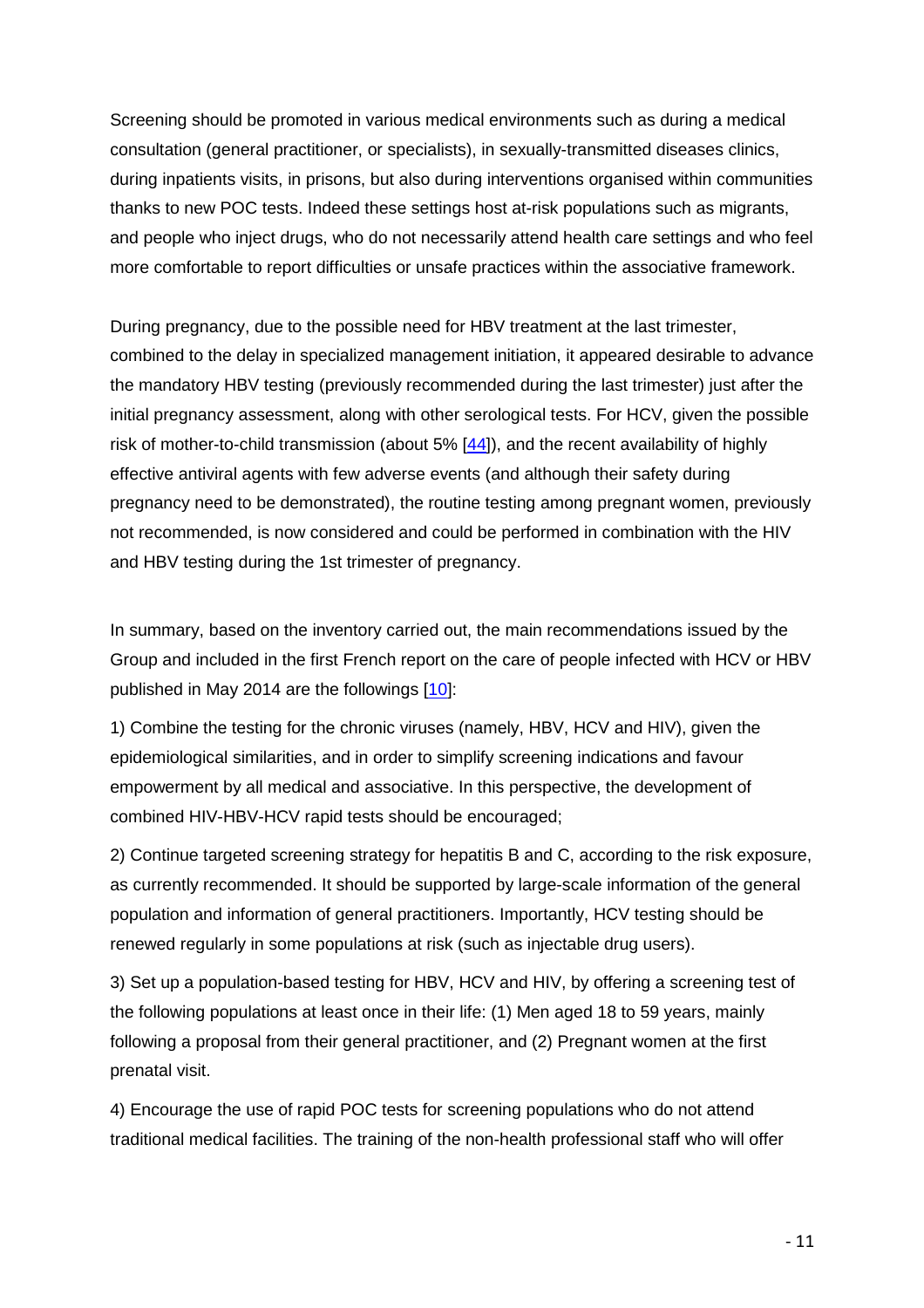these tests is essential for the screening acceptance and the subsequent appropriate treatment;

Of note, in addition to testing recommendations, it is important to promote interventions that allow a better linkage-to care of infected individuals. The importance of linkage to care, in line with screening strategies improvement has been recently illustrated in particular in France [41, 45, 46]. To evaluate the proportion of infected patients aware of their infection, national epidemiological studies should be regularly conducted and should, likewise in HIV, provide data to estimate HCV/ HBV cascade of-care.

Overall, 2014 French HBV-HCV-testing recommendations aimed to clarify the respective indications of testing for hepatitis B and hepatitis C, and, above all, to define a global strategy emphasizing both targeted screening and mass testing, and considering jointly the three chronic viral infections, HBV, HCV and HIV.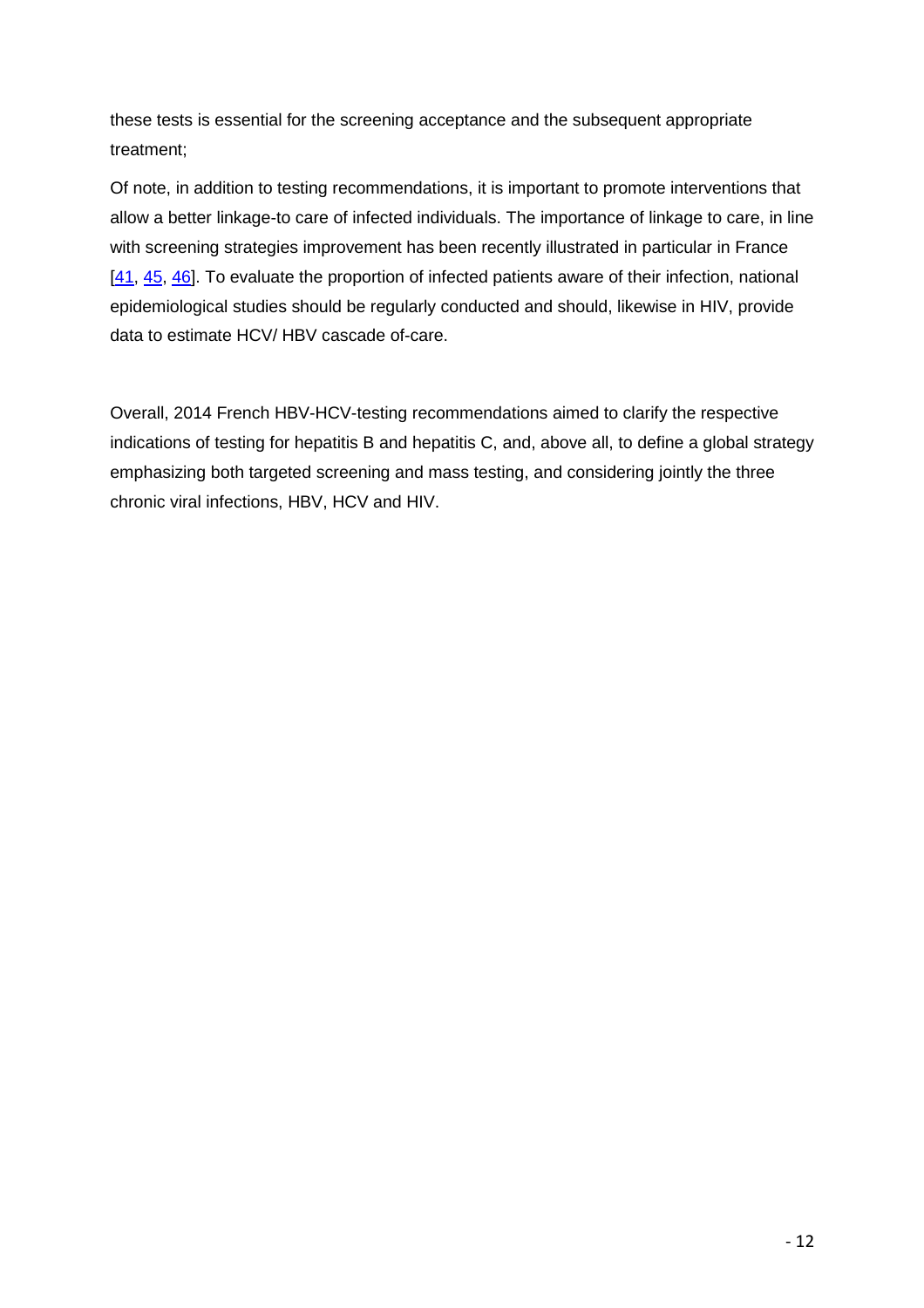## **References**

- 1. Pawlotsky JM. New hepatitis C therapies: the toolbox, strategies, and challenges. *Gastroenterology* 2014,**146**:1176-1192.
- 2. European Association for Study of Liver. EASL clinical practice guidelines: Management of chronic hepatitis B virus infection. *J Hepatol* 2012,**57**:167-185.
- 3. van der Meer AJ, Veldt BJ, Feld JJ, Wedemeyer H, Dufour JF, Lammert F*, et al.* Association between sustained virological response and all-cause mortality among patients with chronic hepatitis C and advanced hepatic fibrosis. *JAMA*  2012,**308**:2584-2593.
- 4. Grebely J, Bilodeau M, Feld JJ, Bruneau J, Fischer B, Raven JF*, et al.* The Second Canadian Symposium on hepatitis C virus: a call to action. *Can J Gastroenterol*  2013,**27**:627-632.
- 5. Smith BD, Morgan RL, Beckett GA, Falck-Ytter Y, Holtzman D, Teo CG*, et al.* Recommendations for the identification of chronic hepatitis C virus infection among persons born during 1945-1965. *MMWR Recomm Rep* 2012,**61**:1-32.
- 6. Deuffic-Burban S, Deltenre P, Buti M, Stroffolini T, Parkes J, Muhlberger N*, et al.* Predicted effects of treatment for HCV infection vary among European countries. *Gastroenterology* 2012,**143**:974-985 e914.
- 7. Hatzakis A, Wait S, Bruix J, Buti M, Carballo M, Cavaleri M*, et al.* The state of hepatitis B and C in Europe: report from the hepatitis B and C summit conference\*. *J Viral Hepat* 2011,**18 Suppl 1**:1-16.
- 8. Weinbaum CM, Williams I, Mast EE, Wang SA, Finelli L, Wasley A*, et al.* Recommendations for identification and public health management of persons with chronic hepatitis B virus infection. *MMWR Recomm Rep* 2008,**57**:1-20.
- 9. Meffre C, Le Strat Y, Delarocque-Astagneau E, Dubois F, Antona D, Lemasson JM*, et al.* Prevalence of hepatitis B and hepatitis C virus infections in France in 2004: social factors are important predictors after adjusting for known risk factors. *J Med Virol* 2010,**82**:546-555.
- 10. Dhumeaux D. [Management of people infected by HBV or HCV. Recommendations report.]. *www.sante.gouv.fr/pdf/Rapport\_Prise\_en \_charge\_Hépatites\_2014.pdf*  2014.
- 11. Smith BD, Morgan RL, Beckett GA, Falck-Ytter Y, Holtzman D, Ward JW. Hepatitis C virus testing of persons born during 1945-1965: recommendations from the Centers for Disease Control and Prevention. *Ann Intern Med* 2012,**157**:817-822.
- 12. Agence nationale d'accréditation et d'évaluation en santé (ANAES). [Hepatitis C screening - populations to be screened and screening procedures. Recommendations of the Experts Committee set up by the ANAES]. *http://www.has-sante.fr/portail/upload/docs/application/pdf/hepatite.pdf* 2001.
- 13. Haute Autorité de Santé (HAS). Stratégies de dépistage biologique des hépatites virales B et C. *http://www.has-sante.fr/portail/jcms/c\_1050355/fr/strategies-dedepistage-biologique-des-hepatites-virales-b-et-c* 2011.
- 14. Ministère de la Santé et des Sports. [2015 vaccinations calendar and vaccinations recommendations.]
	- *http://www.sante.gouv.fr/IMG/pdf/Calendrier\_vaccinal\_2015.pdf* 2015.
- 15. Brouard C, Le Strat Y, Larsen C, Jauffret-Roustide M, Lot F, Pillonel J. The undiagnosed chronically-infected HCV population in france. Implications for expanded testing recommendations in 2014. *PLoS One* 2015,**10**:e0126920.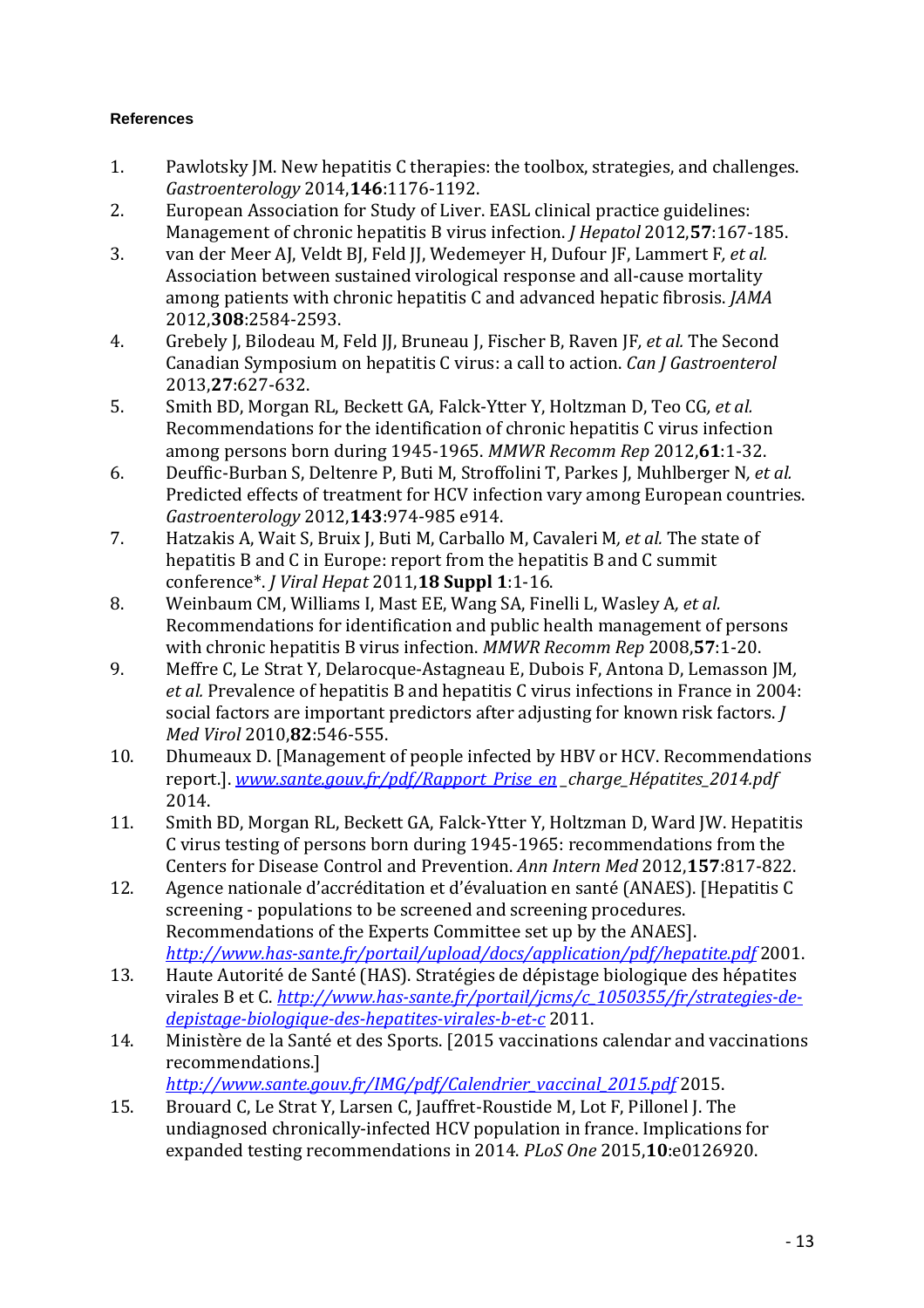- 16. Brouard C, Delarocque-Astagneau E, Meffre C, Pioche C, Silvain C, Larsen C*, et al.* Trends of hepatitis C screening in France through Rena-VHC and hepatology reference centres surveillance systems, 2000-2007. . *Bull Epidemiol Hebd*  2009,**20/21**:199–204.
- 17. Brouard C, Pioche C, Le Vu S, Delarocque-Astagneau E, Semaille C, Larsen C. [HBs antigen screening: to be improved]. *69èmes Journées scientifiques de l'Association Française pour l'Etude du Foie (AFEF). Paris.* 2011.
- 18. Brouard C, Leon L, Pioche C, Bousquet V, Semaille C, Larsen C. [Hepatitis B and C screening in France in 2010. The LaboHep 2010 Study]. *Bull Epidemiol Hebd*  2013,**19**:205–209.
- 19. Pioche C, Leon L, Larsen C, Lot F, Pillonel J, Brouard C. [Hepatitis B and C screening in France in 2013. The LaboHep 2013 Study]. *Bull Epidémiol Hebd*  2015,**26-27**:478-484.
- 20. Delarocque-Astagneau E, Meffre C, Dubois F, Pioche C, Le Strat Y, Roudot-Thoraval F*, et al.* The impact of the prevention programme of hepatitis C over more than a decade: the French experience. *J Viral Hepat* 2010,**17**:435-443.
- 21. Jauffret-Roustide M, Le Strat Y, Couturier E, Thierry D, Rondy M, Quaglia M*, et al.* A national cross-sectional study among drug-users in France: epidemiology of HCV and highlight on practical and statistical aspects of the design. *BMC Infect Dis*  2009,**9**:113.
- 22. Brouard C, Larsen C, Pioche C, Jauffret-Roustide M, Pillonel J, Velter A*, et al.* [Epidemiology of hepatitis B and hepatitis C - focus on screening] *86ème rencontre du Crips Île-de-France* 2013.
- 23. Brouard C, Gautier A, Saboni L, Jestin C, Semaille C, Beltzer N. Hepatitis B knowledge, perceptions and practices in the French general population: the room for improvement. *BMC Public Health* 2013,**13**:576.
- 24. Vignier N, Jestin C, Arwidson P. Perceptions de l'hépatite B et de sa prévention. Premiers résultats d'une étude qualitative. *BEH* 2009:212.
- 25. Tosini S, Rioux C, Pelissier G, Bouvet E. Étude de perception des risques de l'hépatite virale B et de sa prévention vaccinale dans une Consultation de dépistage anonyme et gratuit (CDAG) parisienne en 2007. *Bull Epidemiol Hebd. 2009* 2009,**20-21**:217-220.
- 26. Bottero J, Boyd A, Lemoine M, Carrat F, Gozlan J, Collignon A*, et al.* Current state of and needs for hepatitis B screening: results of a large screening study in a lowprevalent, metropolitan region. *PLoS One* 2014,**9**:e92266.
- 27. Gautier. A, C. J. [General practitionners practices for viral hepatitis screening in France in 2009] *BEHWeb* 2011,**1**.
- 28. Kowalik C. [Evaluation of the hepatitis C screening in général medicine practice in the Annecy area in 2009]. Grenoble, France: Joseph Fourié University; 2009.
- 29. Livrozet JM, Py AM, Elghosi B, Bouée S, Aubert J, Rozenbaum W*, et al.* [Hepatitis C screening in general practice]. *Rev Prat Médecine Générale* 2005,**19**:895-899.
- 30. Haute Autorité de Santé (HAS). HIV infection screening in France laboratory tests and algorithms. In: *http://www.has-sante.fr/portail/jcms/c\_866949/en/hivinfection-screening-in-france-screening-strategies?xtmc=&xtcr=2*; 2008.
- 31. Cazein F LSY, Dutil J, Couturier S, Ramus C, Semaille C,. [HIV infection screening in France, 2003-2012]. *Bull Epidémiol Hebd.* 2013,**33-34**:410-416.
- 32. Morlat P. [Management of people leaving with HIV. 2013 report: experts recommendations]. *La documentation française* 2013.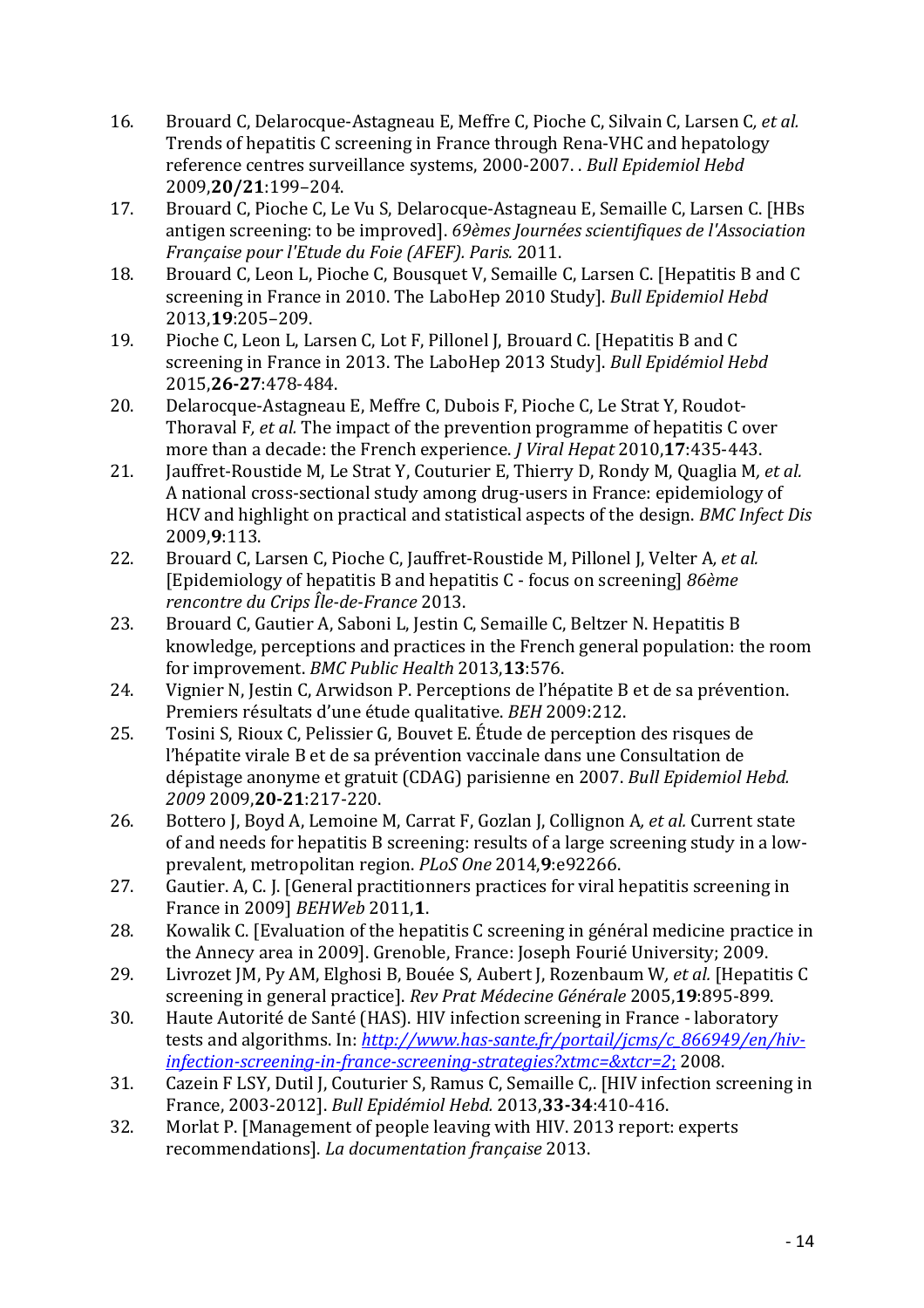- 33. British HIV Association (BHIVA). UK National Guidelines for HIV Testing 2008. In; 2008.
- 34. Shivkumar S, Peeling R, Jafari Y, Joseph L, Pai NP. Rapid point-of-care first-line screening tests for hepatitis B infection: a meta-analysis of diagnostic accuracy (1980-2010). *Am J Gastroenterol* 2012,**107**:1306-1313.
- 35. Shivkumar S, Peeling R, Jafari Y, Joseph L, Pant Pai N. Accuracy of rapid and pointof-care screening tests for hepatitis C: a systematic review and meta-analysis. *Ann Intern Med* 2012,**157**:558-566.
- 36. Bottero J, Boyd A, Gozlan J, Lemoine M, Carrat F, Collignon A*, et al.* Performance of rapid tests for detection of HBsAg and anti-HBsAb in a large cohort, France. *J Hepatol* 2013,**58**:473-478.
- 37. Chevaliez S, Poiteau L, Rosa I, Soulier A, Roudot-Thoraval F, Laperche S*, et al.* Prospective assessment of rapid diagnostic tests for the detection of antibodies to hepatitis C virus, a tool for improving access to care. *Clin Microbiol Infect* 2016.
- 38. Haute Autorité de Santé (HAS). [Use of rapid point-of-care first-line screening tests in hepatitis C screening strategy]. In. Saint Denis, France; 2014.
- 39. Morano JP, Zelenev A, Lombard A, Marcus R, Gibson BA, Altice FL. Strategies for hepatitis C testing and linkage to care for vulnerable populations: point-of-care and standard HCV testing in a mobile medical clinic. *J Community Health*  2014,**39**:922-934.
- 40. Stockman LJ, Guilfoye SM, Benoit AL, Vergeront JM, Davis JP. Rapid hepatitis C testing among persons at increased risk for infection--Wisconsin, 2012-2013. *MMWR Morb Mortal Wkly Rep* 2014,**63**:309-311.
- 41. Bottero J, Boyd A, Gozlan J, Carrat F, Nau J, Pauti MD*, et al.* Simultaneous Human Immunodeficiency Virus-Hepatitis B-Hepatitis C Point-of-Care Tests Improve Outcomes in Linkage-to-Care: Results of a Randomized Control Trial in Persons Without Healthcare Coverage. *Open Forum Infect Dis* 2015,**2**:ofv162.
- 42. Brouard C, Le Strat Y, Pillonel J, Larsen C, Semaille C. Characteristics of undiagnosed HBV or HCV chronically infected population in France: a need for reconsidering testing strategies (abstract O88). *Journal of Hepatology*  2014,**60**:S36.
- 43. Supervie V, Ndawinz JD, Lodi S, Costagliola D. The undiagnosed HIV epidemic in France and its implications for HIV screening strategies. *AIDS* 2014,**28**:1797- 1804.
- 44. Benova L, Mohamoud YA, Calvert C, Abu-Raddad LJ. Vertical transmission of hepatitis C virus: systematic review and meta-analysis. *Clin Infect Dis*  2014,**59**:765-773.
- 45. Cousien A, Tran VC, Deuffic-Burban S, Jauffret-Roustide M, Dhersin JS, Yazdanpanah Y. Hepatitis c treatment as prevention of viral transmission and liver-related morbidity in persons who inject drugs. *Hepatology* 2015.
- 46. Bottero J, Boyd A, Gozlan J, Carrat F, Lemoine M, Rougier H*, et al.* Effectiveness of Hepatitis B rapid tests towards linkage to care: results of a randomized, multicenter study. *European Journal of Gastroenterology & Hepatology* 2016.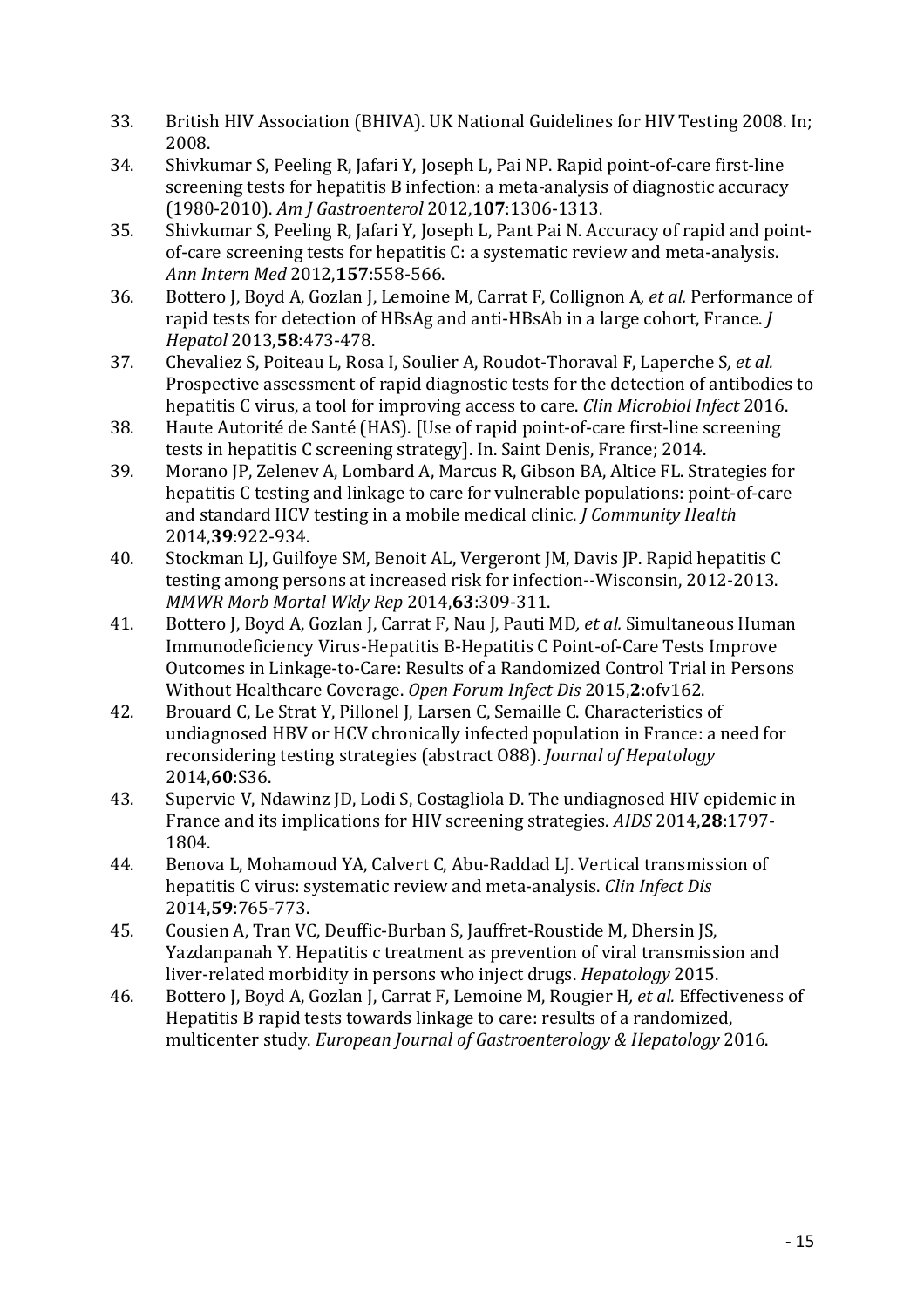## **Tables**

## **Table 1 : Questions to guide the implementation of a status report on hepatitis B and C screening and the development of subsequent recommendations [11]**

- What are the current screening recommendations?
- What are the epidemiological data enabling to assess the screening effectiveness and guiding the development of new recommendations?
- Who are the screening actors and what are their tools?
- What are the screening barriers and leverages?
- Should screening strategies and players change with the availability of more effective treatments and of new tools?
	- General population-based screening
	- Screening for birth cohorts
	- Targeted repeated screening
	- Community-based screening
- Should screening strategies for HCV, HBV be combined with HIV screening ? If so, how?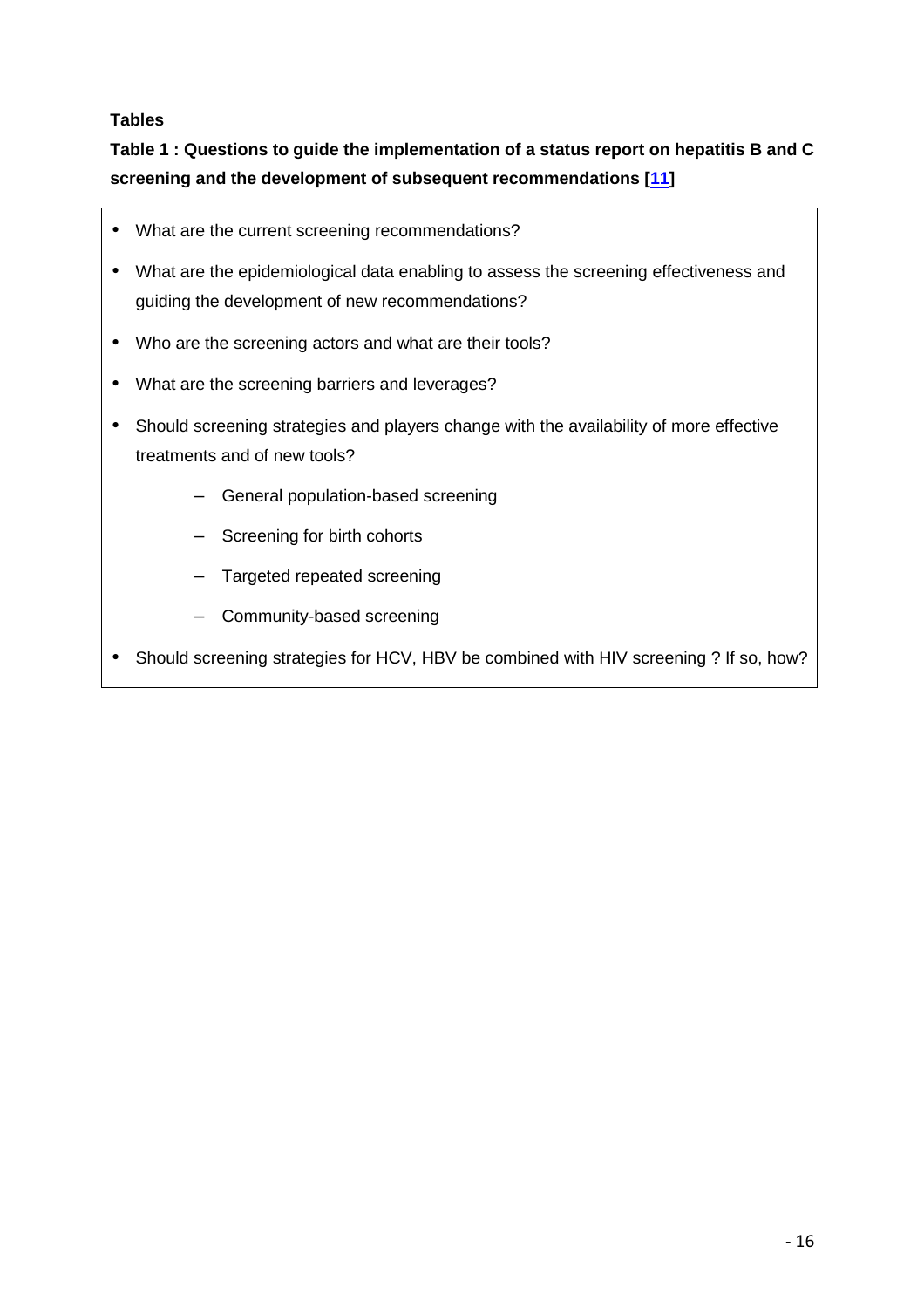## **Table 2 : French guidelines for HBV and HCV screening, before 2014 [12, 14]**

## **2. a. HBV**

- People born or who have lived in countries with an HBV endemic level either high (Sub-Saharan Africa, Asia) or medium (DOM-TOM, Eastern and Southern Europe, North Africa, Middle East, Indian Subcontinent and South America);
- The household and sexual partners of HBV-carrier subject;
- Users of intravenous or intranasal drug;
- Patients who may have received massive or iterative blood transfusions;
- Travelers in a country with high or medium HBV endemicity;
- Adults and children attending psychiatric institutions;
- Persons with tattoos or body piercing;
- Prisoners and previously incarcerated persons;
- People who have sex with different partners;
- People with occupational exposure;
- Persons with a positive serology for HIV or HCV, or having a current or recent sexually transmitted infection.

## **2.b. HCV [12] :**

- Persons who have received blood products or tissue transplant, cells or organs, before 1992;
- Persons who injected drugs at least once in their lives;
- Persons exposed to nosocomial invasive procedures before 1997;
- Patients undergoing hemodialysis;
- Children born to HCV-positive mother;
- Persons with positive serology for HIV;
- Sexual partners and members of the household of subjects infected with HCV;
- Prisoners and previously incarcerated persons;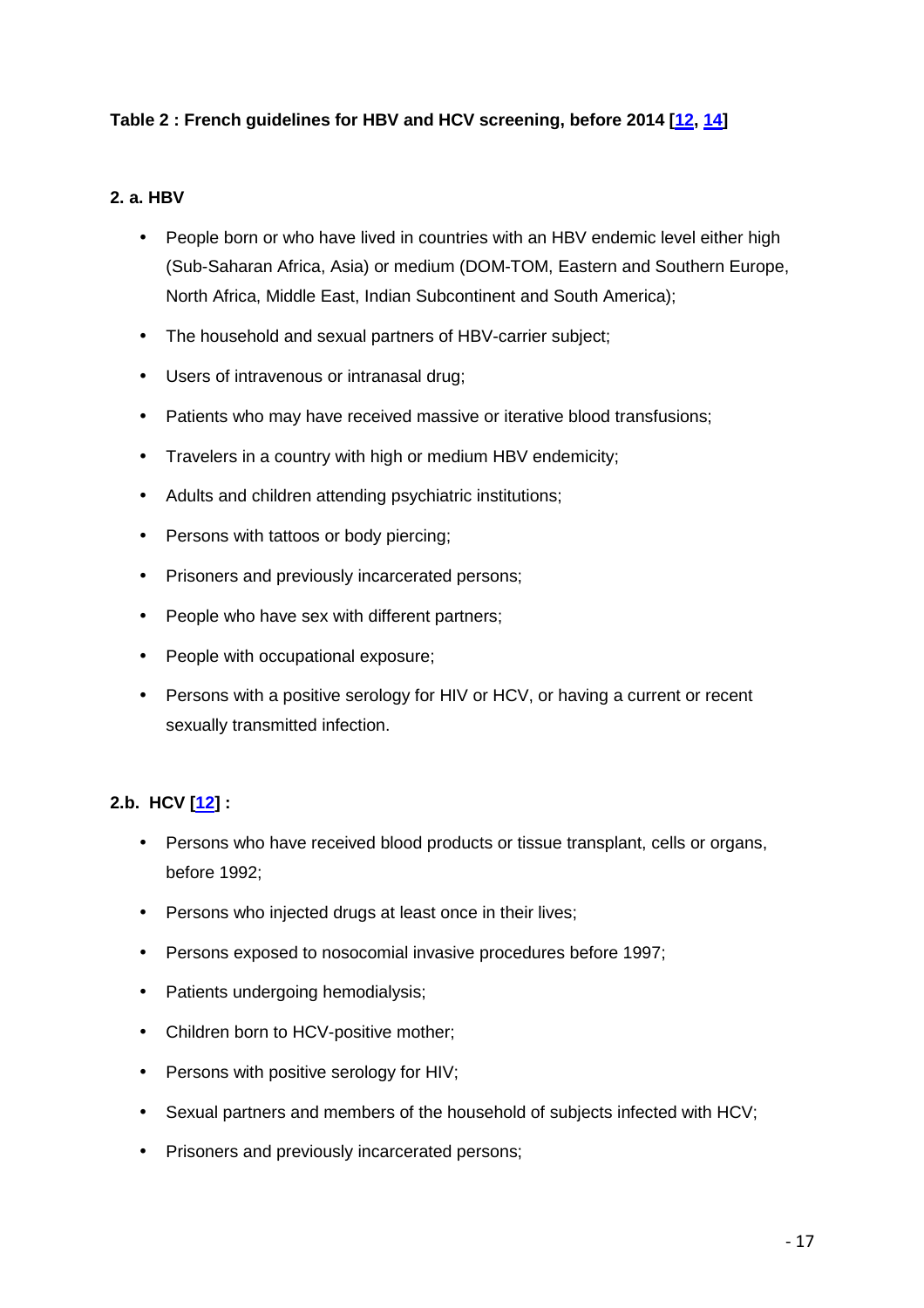- People from or who received care in countries with a high HCV endemicity (Southeast Asia, Middle East, Africa, South America);
- Persons who have had tattoos, body piercing, acupuncture or mesotherapy procedures without the use of disposable or personal equipment
- Persons with elevated ALT blood levels of unknown etiology.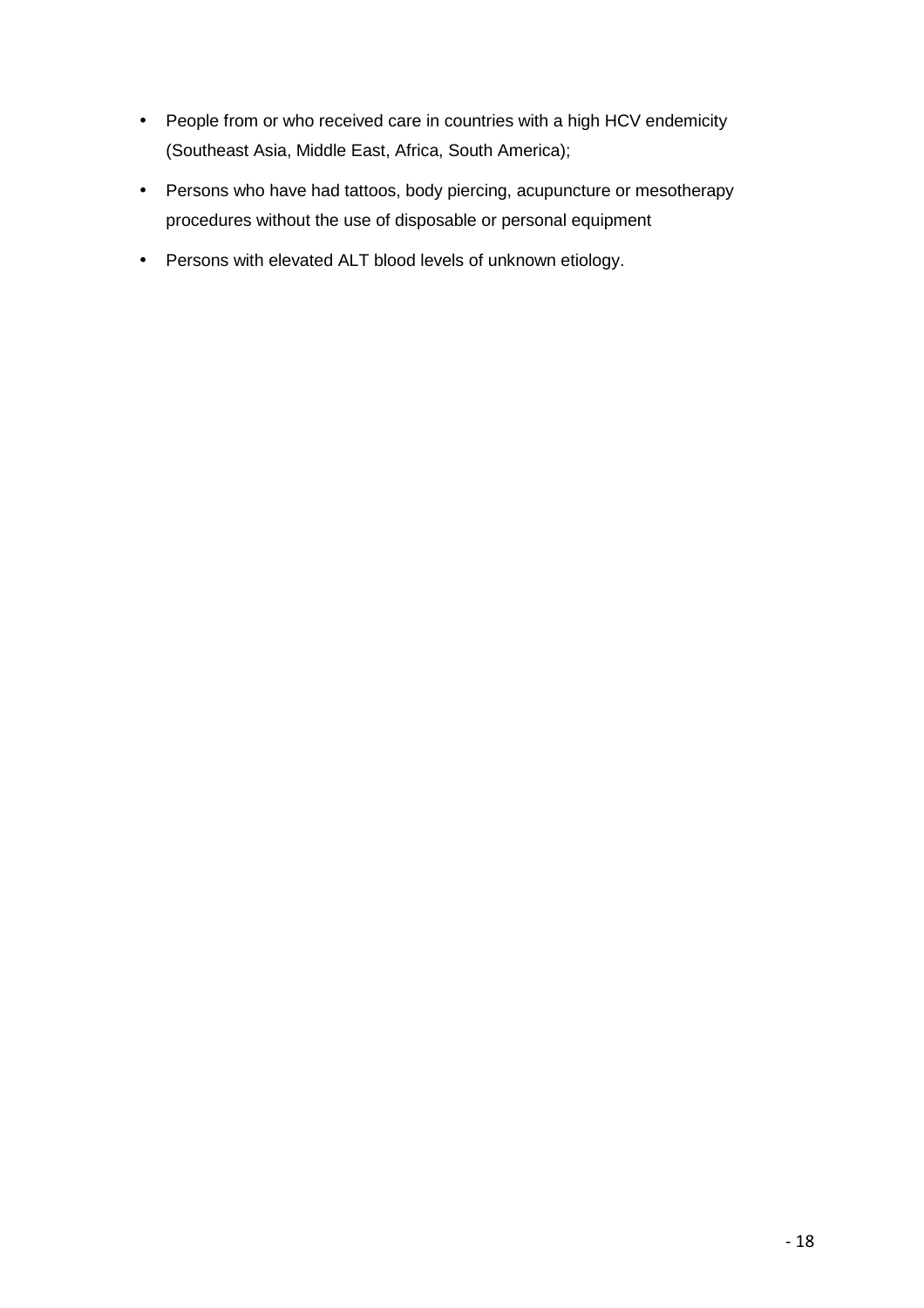**Figures :** 

**Figure 1 : Estimated prevalence of HCV RNA and HBs antigen among the general population of metropolitan France in 2004, according to age and gender [9]** 

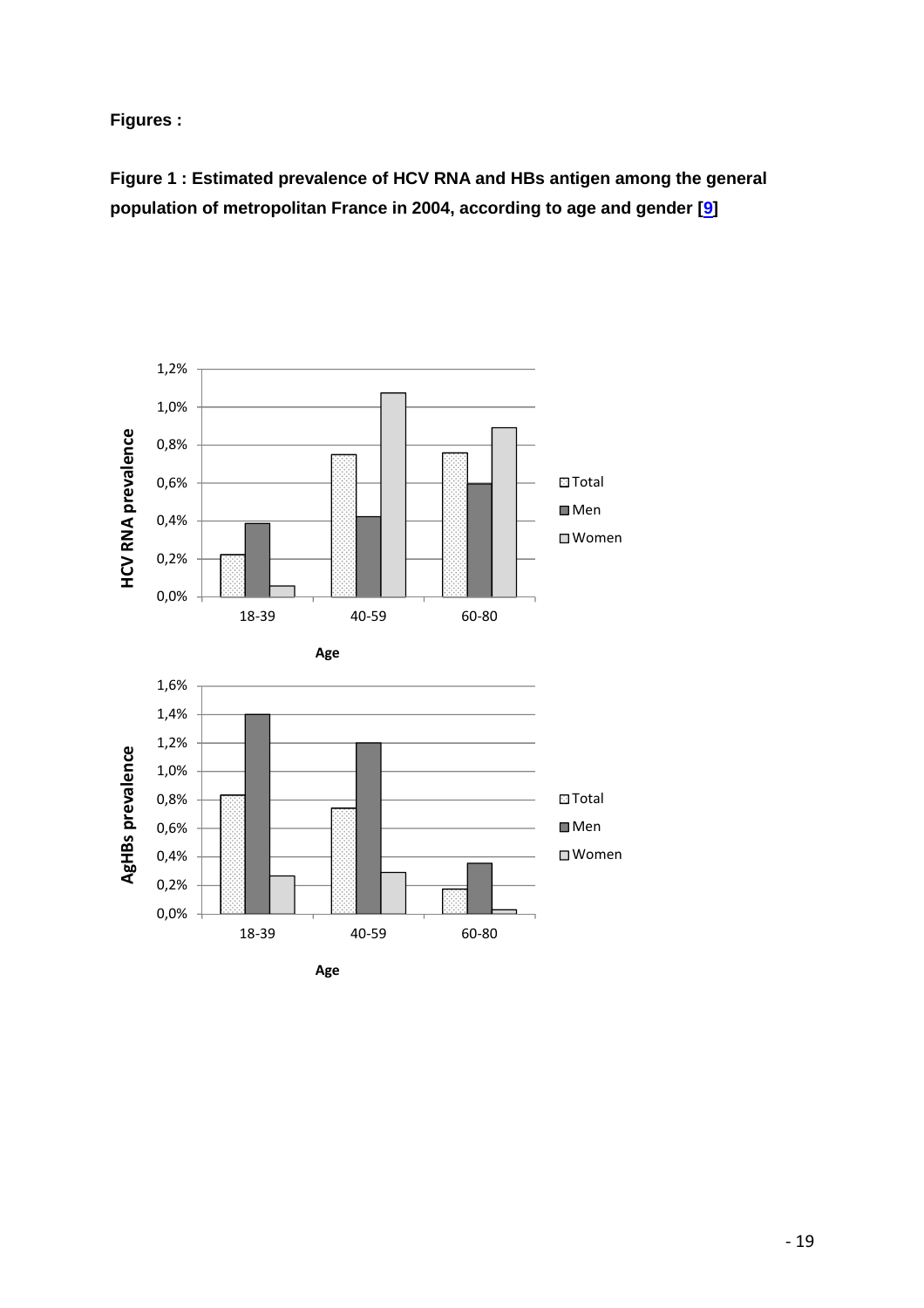**Figure 2: Estimated rate of people with chronic HCV or HBV and aware of their viral status among the French metropolitan general population in 2004, according to age [9]**